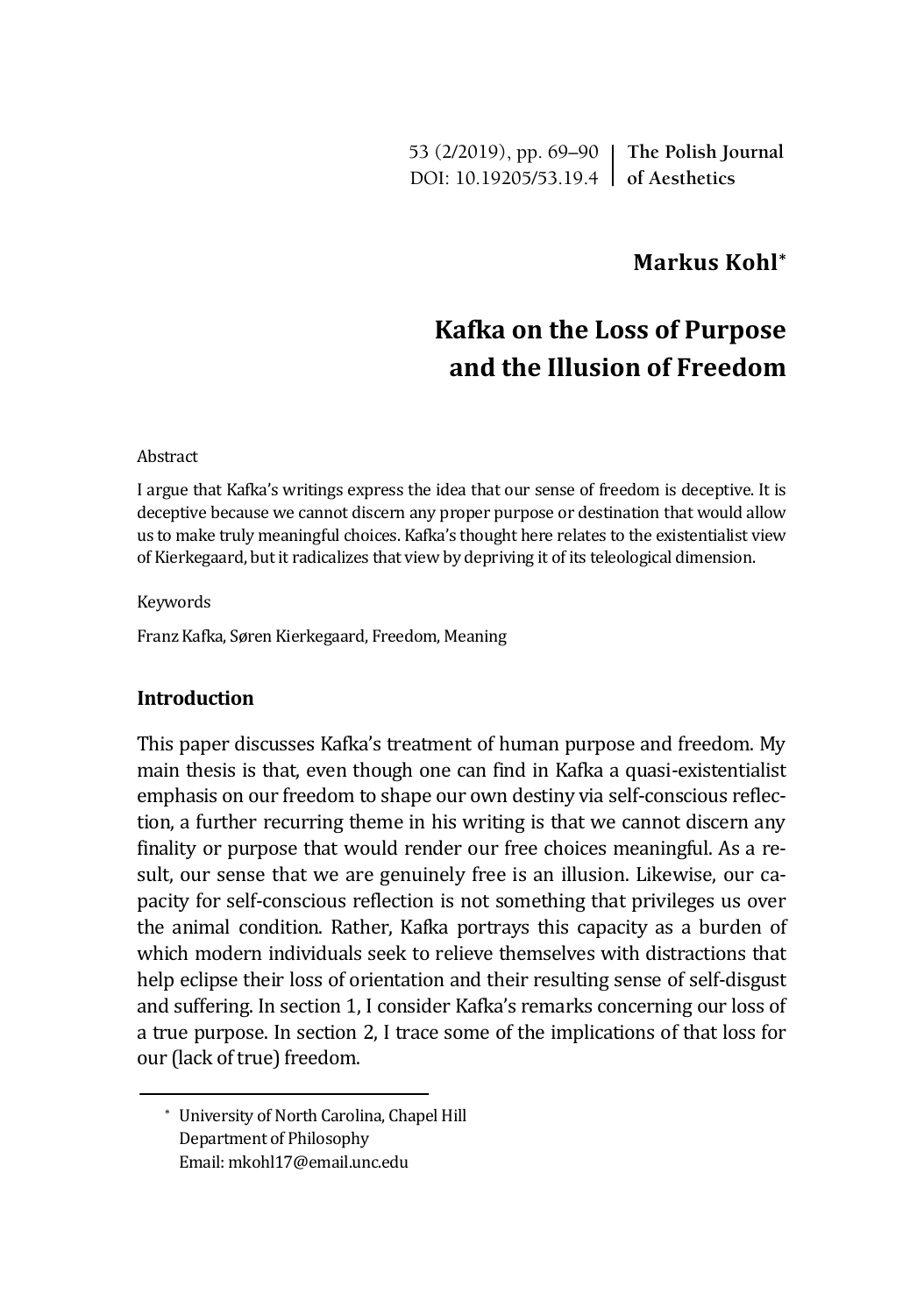As a philosophical foil for my discussion of Kafka, I will frequently refer to the views of "the first existentialist" Kierkegaard.<sup>1</sup> This is fitting because Kafka's later aphorisms are influenced by his reading of Kierkegaard, and because it is (as I shall argue) illuminating to contrast Kafka's view that our freedom and self-consciousness lacks a meaningful direction with Kierkegaard's religious teleology. However, I must emphasize right away that a detailed consideration of Kierkegaard's philosophy in its own right or of the relation between Kafka and Kierkegaard is impossible in such a short essay.<sup>2</sup> Consequently, I will consider only some basic key ideas in Kierkegaard insofar as they relate to Kafka's philosophical thoughts.

\_\_\_\_\_\_\_\_\_\_\_\_\_\_\_\_\_\_\_\_\_\_\_\_\_\_\_\_\_\_\_\_\_\_\_\_\_\_\_\_\_\_\_\_\_\_\_\_\_\_\_\_\_\_\_\_\_\_\_\_\_\_\_\_\_\_\_\_\_\_\_\_\_\_\_\_\_\_\_\_\_\_\_\_\_\_\_\_\_\_\_\_\_\_\_\_\_\_

## **I**

 $\overline{a}$ 

Kafka is not a philosopher in the narrow sense of that term: he does not argue that some conclusion follows logically from certain premises, and he does not construct a system of abstract principles. But some of Kafka's writings fit into one traditional philosophical genre, namely the genre of aphorisms whose practitioners include Pascal and Nietzsche. Max Brod published some of these aphorisms in 1931 under the title, "Reflections on Sin, Suffering, Hope and the True Path" (Stach 2014, 255).<sup>3</sup> In these reflections Kafka is grappling with fundamental ethical and religious issues, no doubt under the influence of recent catastrophic events in his personal life.<sup>4</sup> He told Brod that in these aphorisms he tries to gain clarity concerning "the last things" ("Über die letzten Dinge klar werden") (Stach 2014, 252). One source of influence on these reflections is Kierkegaard, whose writings Kafka had studied around the time when he wrote most of his aphorisms.<sup>5</sup> I want to suggest some ways in which Kafka's reflections take up and transform Kierkegaardian themes.

Here I want to begin by considering a central Kierkegaardian idea. Kierkegaard argues that despair is the universal condition of mankind. He does not share the "customary" view according to which despair is a self-

<sup>1</sup> For this label, see Kaufmann 1972.

<sup>2</sup> For an extensive treatment of this relation, see Nakazama 2016.

<sup>3</sup> Brod's selection is reprinted in Kafka 2004c, 228–248 (this is the text I have consulted).

<sup>4</sup> The majority of Kafka's aphorisms can be dated to late 1917, when Kafka recoiled from the final break-up with Felice Bauer and from being diagnosed with tuberculosis. See Stach 2014, 240–242, 251–268.

<sup>5</sup> See Stach 2014, 252, 256, 259–262; and see Nakazama 2016 for extensive discussion.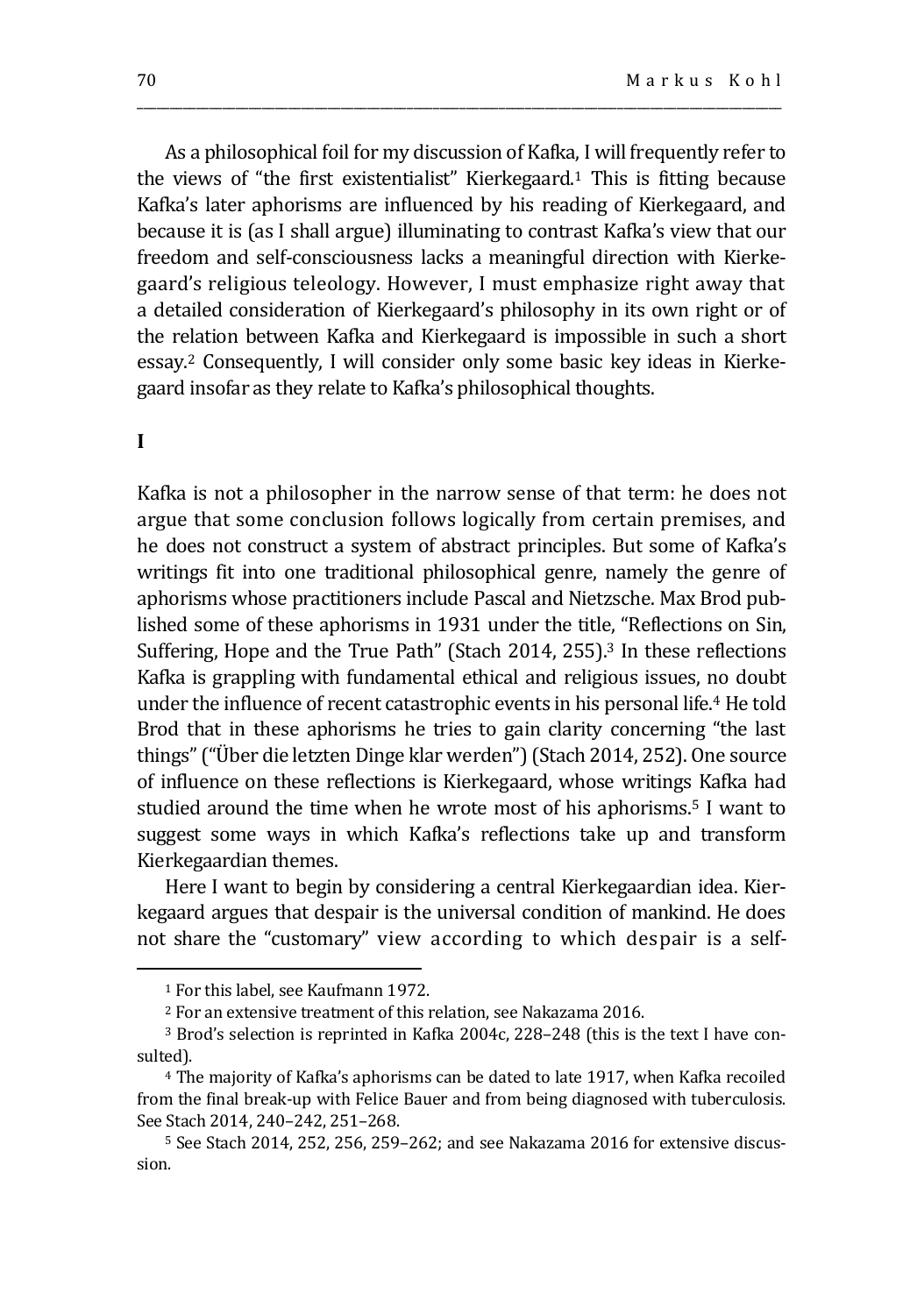transparent mental state, a kind of mental pain of which one is necessarily aware whenever one is in that state. Rather, for Kierkegaard the qualitatively lowest kind of despair is one where we are altogether ignorant of being in despair because we keep ourselves busy with petty trivialities and secular tasks so that we can conveniently ignore questions about the overall meaning or purpose of our existence, especially in relation to our finitude.<sup>6</sup> We fill up the small chamber of consciousness with impersonal routines and tasks so that our attention is constantly diverted from the crippling suffering that we harbor inside.<sup>7</sup>

\_\_\_\_\_\_\_\_\_\_\_\_\_\_\_\_\_\_\_\_\_\_\_\_\_\_\_\_\_\_\_\_\_\_\_\_\_\_\_\_\_\_\_\_\_\_\_\_\_\_\_\_\_\_\_\_\_\_\_\_\_\_\_\_\_\_\_\_\_\_\_\_\_\_\_\_\_\_\_\_\_\_\_\_\_\_\_\_\_\_\_\_\_\_\_\_\_\_

Kafka echoes a related sentiment when he writes: "Life is a continuous distraction, which does not even allow for consciousness of what it distracts from" (2004d, 160). This aphorism captures why the distraction that we call our way of living is so uncompromisingly effective: it is a mechanism designed to numb the very consciousness of what it distracts from. By not allowing us to grasp what it seeks to conceal from us, the distractive mechanism guarantees its uninterrupted self-perpetuation. The aphorism seems to entail that Kafka himself cannot grasp what it is that life distracts from: the general truth expressed in the aphorism applies to Kafka's particular life as well, and thus Kafka, just like the rest of us, is systematically precluded from recognizing what our life is supposed to conceal from us. Since the distraction is *continuous*, every thought that we think (even the one expressed by the aphorism) is part of the distractive mechanism; thus, it is strictly impossible for us to get behind the distractive device and to grasp what it is meant to hide. If this the right way of reading the aphorism, then it contains a radicalization of the view held by Kierkegaard: for on that view, it is crucial that careful, honest self-reflection carried out "in good faith" *does* have a positive teleology, since it allows us to grasp our true purpose.<sup>8</sup> By a 'true purpose' (that grounds a 'positive teleology'), I understand a purpose that gives our life a fundamental meaning and direction: it does so by justifying our suffering and (on this basis) allowing us to affirm ourselves and our lived experience on the whole, including our sense of finitude, without any need to suppress unwelcome memories, feelings, or truths (e.g. that our earthly life leads inevitably towards our death). What is essential to the consciousness of having found and realized (or being on the way towards

<sup>6</sup> See Kierkegaard 1983b, 22–29, 33–35, 39–42, 42–47.

<sup>7</sup> Similarly, Nietzsche diagnoses that in modern society the device of "mechanical activity," "the blessing of work," is used to divert our conscious attention away from our suffering. See Nietzsche 1993, 382–384. Kafka was an enthusiastic reader of Nietzsche too (Alt 2005, 92–94), but discussing this connection is beyond the scope of this essay.

<sup>8</sup> See, for instance, Kierkegaard 1983b, 47–49.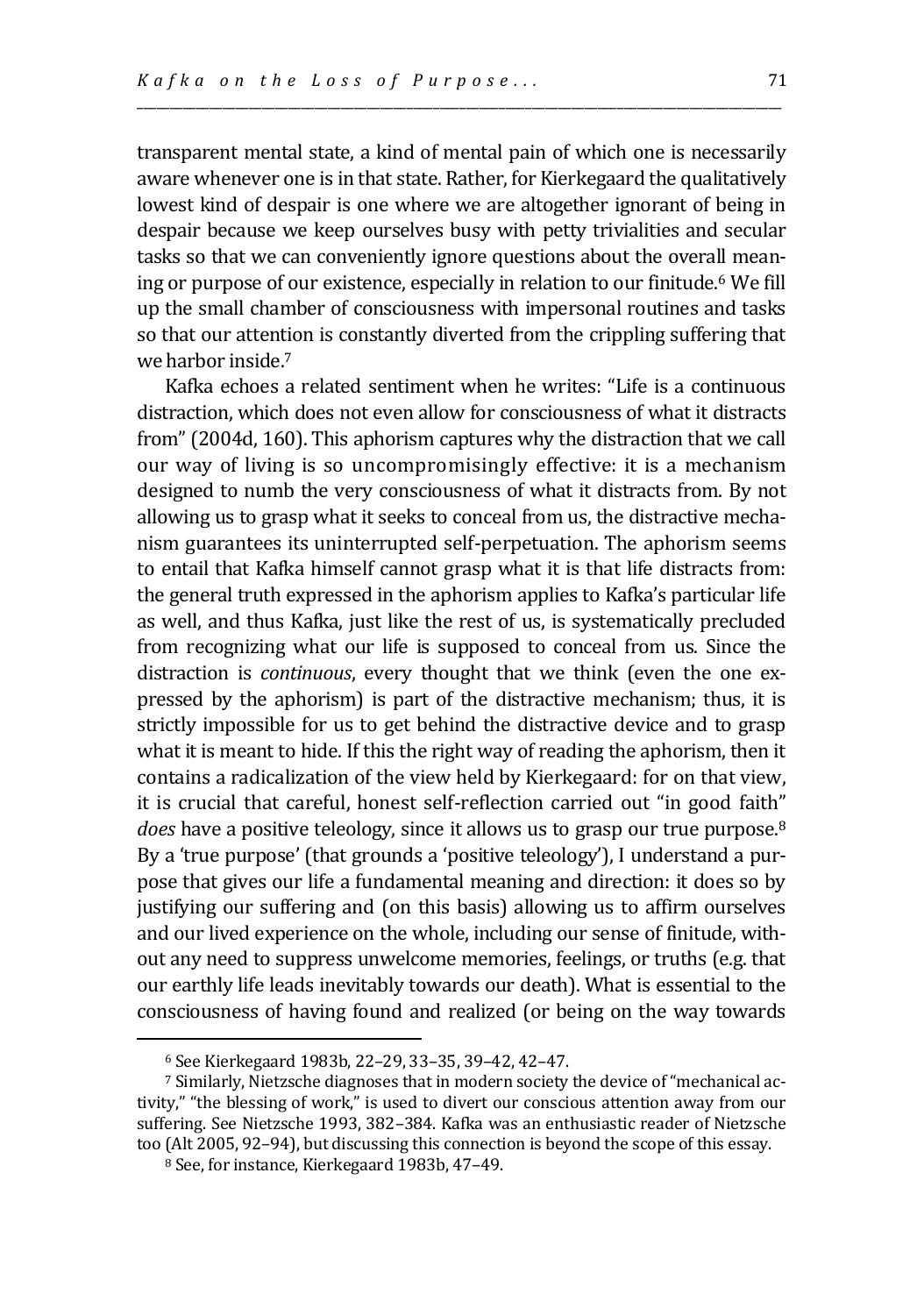realizing) a true purpose is the (honest, true) conviction that we are achieving (or are on the way towards achieving) something good that makes our strivings, sacrifices, pains, losses and finitude truly worthwhile. For Kierkegaard, our true purpose is, ultimately, to overcome despair (and self-alienation) by finding salvation in Christian revelation: conscious self-reflection has the definite goal of allowing us to enter into a (proper) relationship with God. By contrast, Kafka's aphorism suggests that self-reflection cannot bring us any closer to grasping our purpose (whatever that would be)—rather, it is a distractive device that only further prevents us from coming to true consciousness (whatever that would involve).

\_\_\_\_\_\_\_\_\_\_\_\_\_\_\_\_\_\_\_\_\_\_\_\_\_\_\_\_\_\_\_\_\_\_\_\_\_\_\_\_\_\_\_\_\_\_\_\_\_\_\_\_\_\_\_\_\_\_\_\_\_\_\_\_\_\_\_\_\_\_\_\_\_\_\_\_\_\_\_\_\_\_\_\_\_\_\_\_\_\_\_\_\_\_\_\_\_\_

I suggest that this reveals a general pattern in Kafka's reflections: they take on board certain aspects of a Kierkegaardian view but radicalize that view by depriving it of its teleological, purposeful component. In support of this suggestion, I first want to consider Kafka's two *Mauerassel* (common woodlouse) reflections (Kafka 2004d, 160). In the first of these, a guardian is addressed with questions pertaining to his purpose ("What are you guarding? Who appointed you?") that receive no answer; the reflection concludes that the guardian is "richer than" the woodlouse watching under an old stone only in one respect: insofar as he feels self-disgust. In the following aphorism, it is said that if one were to make oneself (qua human) comprehensible to the common woodlouse by teaching it the question about the purpose of its laboring ("die Frage nach dem Zweck ihres Arbeitens"), this would be enough to extirpate their people ("das Volk der Mauerasseln"). These two reflections imply that while our reflective grasp of the question, 'what purpose are we pursuing in our endeavors?' is indeed (as Kierkegaard insists) what sets us apart from animals such as the woodlouse, this is not (as for Kierkegaard) a positive characteristic that affords us the opportunity to discover our true (for Kierkegaard, religious) destiny. Rather, it is a mere source of self-disgust. The privilege of the unreflective animal condition, the secret to its flourishing, is that it is driven by instinct and not plagued by the need to ponder a true purpose.

Here one may wonder: are we at all capable of pursuing, and thus responsible for failing to pursue, a true purpose (that gives our lives what I called a positive teleology)? Kafka is characteristically vague about this issue. He gives us an intriguing but indeterminate clue in a reflection where a speaker addresses someone (perhaps themselves) in an apparently encouraging manner: you have this task, you have precisely as many powers as are necessary for executing this task, you have a sufficient amount of free time, and you have the requisite good will (Kafka 2004d, 145–146). Then the speaker asks: "Where is the obstacle for the succeeding of the immense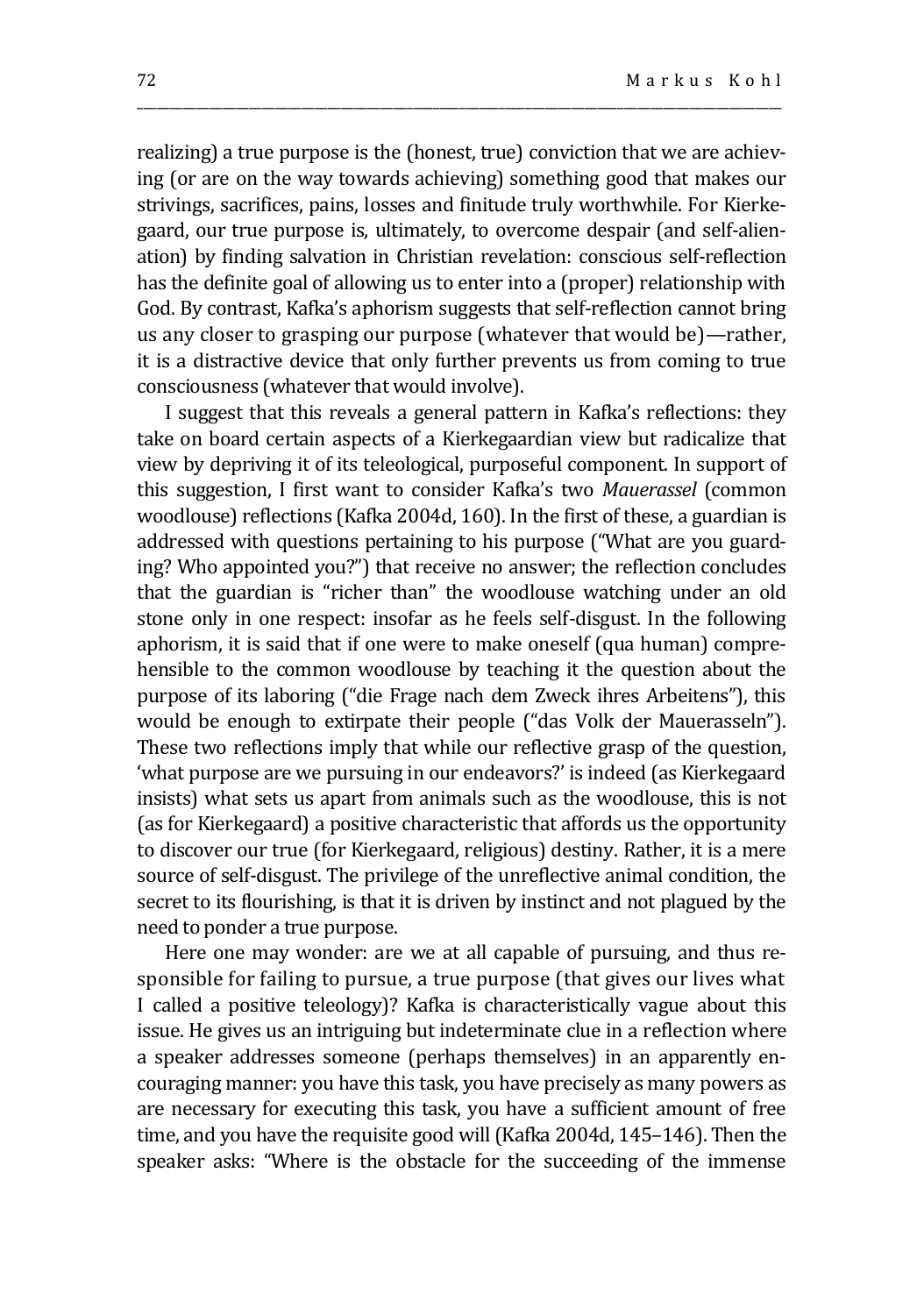task?" And the answer is: "Do not spend time looking for the obstacle, perhaps there is none." The nature of this "task" is not explained any further, but elsewhere Kafka elucidates "my task," "the most original task," which "has certainly been set already oftentimes" through the imperative *to create ground* ("Boden… schaffen"). The duty to create ground is not based on a need to catch up on missed opportunities (Kafka mentions family life, friendship, marriage, job, literature)—rather, one must create a ground so that *nothing has been missed* ("damit ich nichts versäumt habe") (Kafka 2004c, 215). Perhaps we can conceive this "ground" as a firm, foundational sense of what I called a true purpose: a conception of meaning which allows us to affirm our life in an uncompromising, cohesive manner that leaves no room for regret or the thought of missed opportunities, since everything, including our suffering and our seeming losses, makes sense (i.e. has a point and meaning) in the context of the whole (a point that vaguely calls to mind Nietzsche's idea of eternal recurrence).

\_\_\_\_\_\_\_\_\_\_\_\_\_\_\_\_\_\_\_\_\_\_\_\_\_\_\_\_\_\_\_\_\_\_\_\_\_\_\_\_\_\_\_\_\_\_\_\_\_\_\_\_\_\_\_\_\_\_\_\_\_\_\_\_\_\_\_\_\_\_\_\_\_\_\_\_\_\_\_\_\_\_\_\_\_\_\_\_\_\_\_\_\_\_\_\_\_\_

In a related reflection, Kafka (2004c, 218) says that every human being faces two questions of faith ("Glaubensfragen"): one regarding the faithworthiness ("Glaubenswürdigkeit") of this life, the other regarding the faithworthiness of this life's destination ("Ziel"). Kafka remarks that every human being gives an immediate and firm affirmative answer to both questions, but he adds that the immediacy and firmness of the response make it uncertain whether the questions have been properly understood. Kafka obviously thinks that these questions are *not* properly understood by those who immediately and unreflectively take—perhaps under the influence of various 'distractions'—their life and its destination to be 'faithworthy:' he states that one must, first of all, work through towards one's own 'basic yes,' *Grund-Ja* ("Jedenfalls muß man sich nun zu diesem seinem eigenen Grund-Ja erst durcharbeiten"), and he intimates that we are a long way away from completing this task, before the reflection breaks off ("…denn noch weit…"). If one could, without self-deception, distraction or suppression, give an affirmative answer to the questions of whether one's life and its destination are worthy of faith, then one would be able to "create a ground" for oneself. Standing on this ground would enable one to affirm one's life as a whole in a fundamental, all-inclusive, all-redeeming sense trough an uncompromising *Grund-Ja*.

Let us bracket, for the moment, further questions concerning the precise nature of "the immense task" and the "Grund-Ja" that would crown its completion. I want to consider another important aspect of Kafka's view. This aspect comes up in the above mentioned reflection which ends with the admonition that in the pursuit of one's immense task one should not look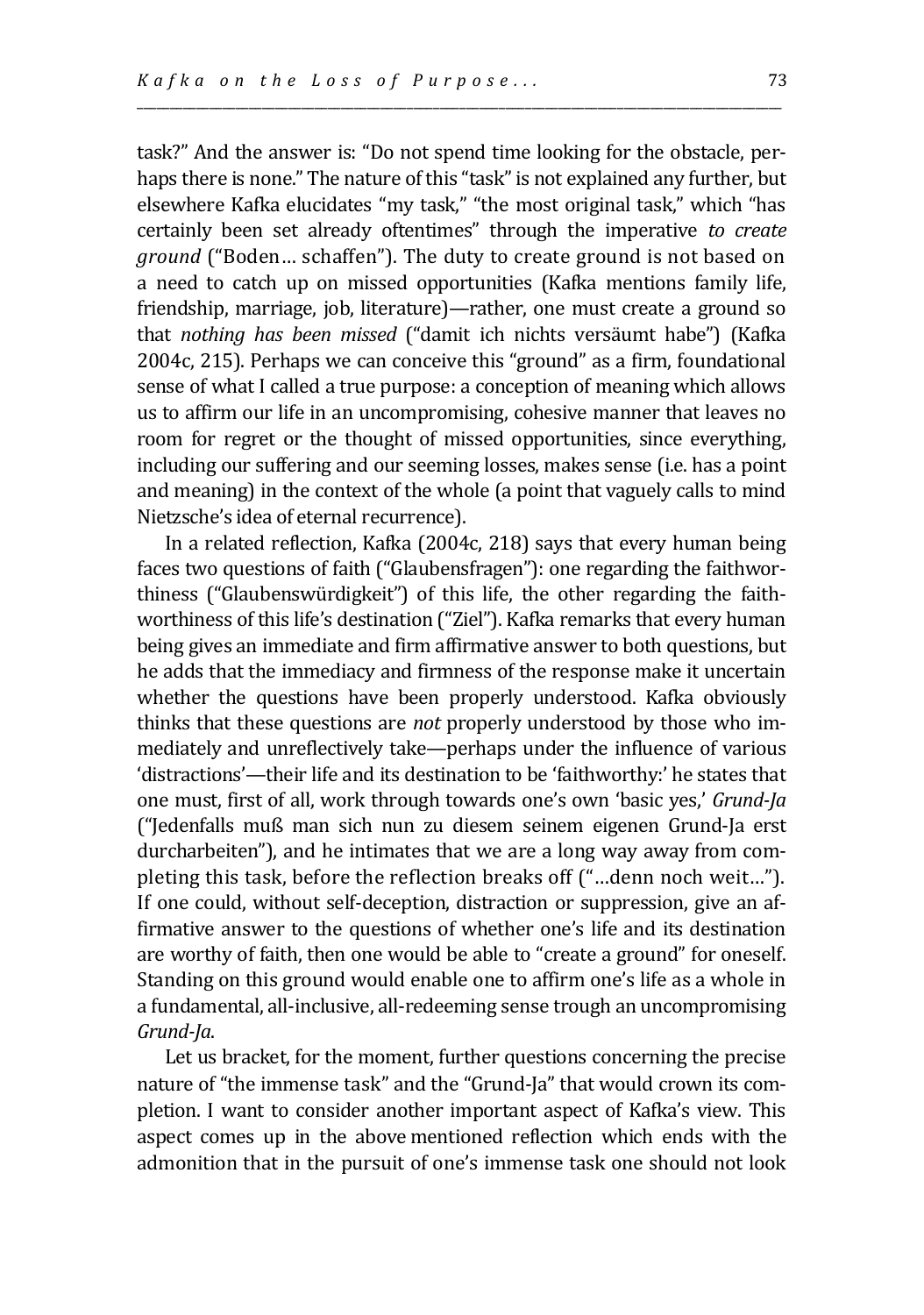for an obstacle where "perhaps" there is none. This reflection suggests that there is no tangible outside force that prevents individuals from pursuing their destination or from succeeding in their task. It seems as if it is entirely up to us to proceed with our task, and if we fail to do so this is entirely our own responsibility—a point that is central to Kierkegaard (1983b, 14–17). The most famous expression of this point in Kafka is the gatekeeper parable that Kafka incorporated into *The Trial* (2004a, 211–212). One crucial aspect of that inexhaustible parable is that although the gatekeeper denies the man from the country permission to enter the law, he does not strictly prevent the man from entering by exercising any kind of physical force. The gatekeeper even, mockingly, tempts the man from the country to enter the law, but not without stressing that he (the gatekeeper) is *powerful* and that there are larger and larger obstacles that await the man from the country if he enters, namely, more and more powerful gatekeepers. That is enough to deter the man from the country from entering the law: he instead "decides that it would be better to wait until he gets permission to go inside." He waits in vain until the day he dies, when he learns that this entry to the law was destined only for him.

\_\_\_\_\_\_\_\_\_\_\_\_\_\_\_\_\_\_\_\_\_\_\_\_\_\_\_\_\_\_\_\_\_\_\_\_\_\_\_\_\_\_\_\_\_\_\_\_\_\_\_\_\_\_\_\_\_\_\_\_\_\_\_\_\_\_\_\_\_\_\_\_\_\_\_\_\_\_\_\_\_\_\_\_\_\_\_\_\_\_\_\_\_\_\_\_\_\_

Now, one central difference between the gatekeeper parable and the abovementioned reflection (where one is admonished not to look for obstacles when perhaps there are none) seems to be that the latter has an encouraging, optimistic tone, which the gatekeeper parable decidedly lacks: it gives the impression that although the man from the country is in a sense free to enter the law, he is nevertheless bound (or perhaps binds himself) not to proceed. But there is reason to be suspicious about whether we can take the seemingly encouraging tone of the above reflection at face value. After all, the reflection begins by saying that it *sometimes seems as if* you have as many powers as are needed for executing your task ("Manchmal scheint es so:…"), and it ends by saying that *perhaps* there is no obstacle ("vielleicht is keines da"). Moreover, the very fact that the speaker raises the question of where the obstacle lies implies that their interlocutor (perhaps, their own self) is already looking for an obstacle rather than proceeding with their task (much like the man from the country); and the speaker's designation of the task as an *immense* one suggests a very low likelihood of success.

The issue of whether our destination lies within our reach is also raised in the following remarkable aphorism: "There is only a [or "one": *ein*] destination [*Ziel*], no path. What we call path is hesitation." This may seem like a paradigmatic case of the paradoxical anti-logic that is often called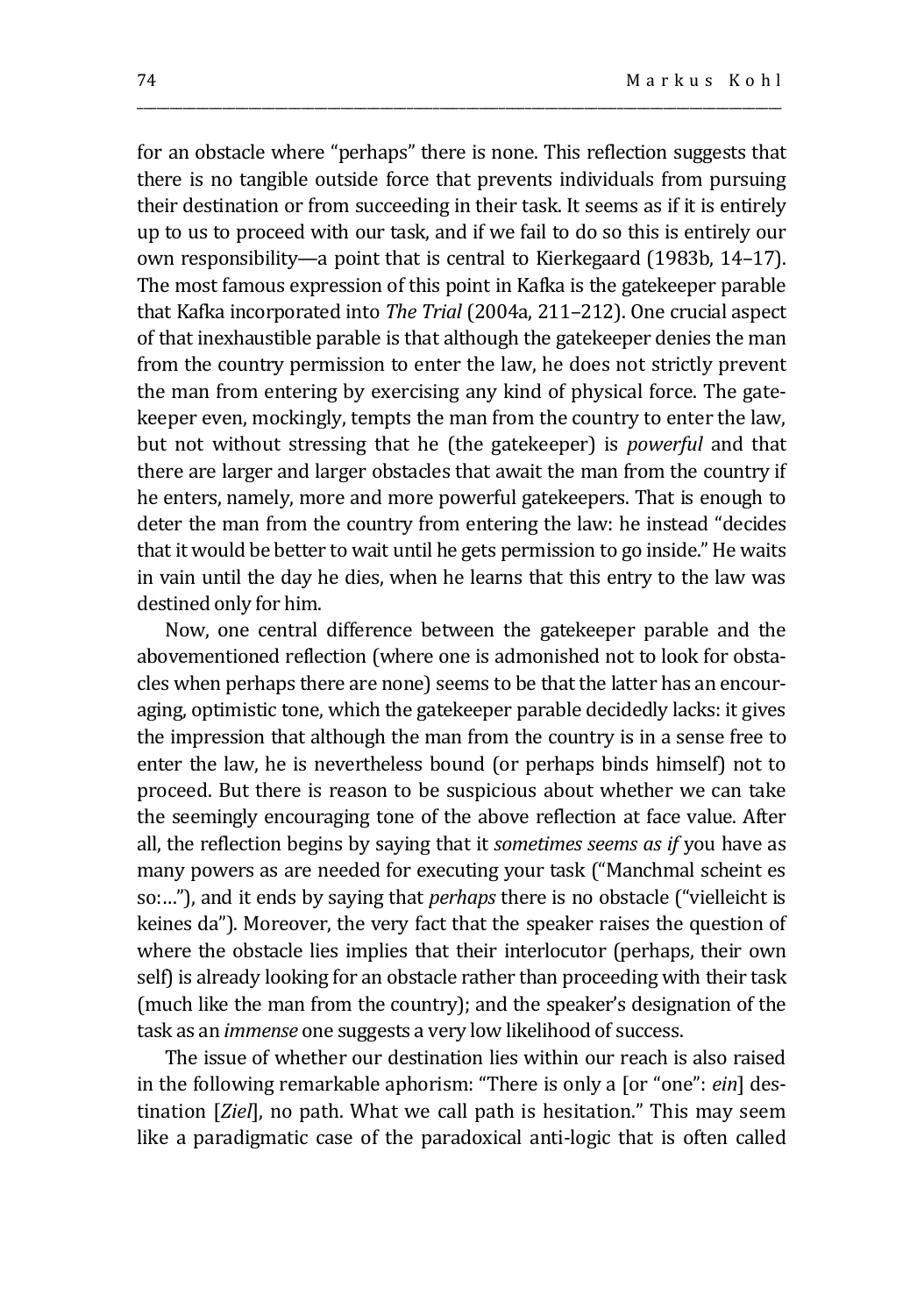'kafkaesque.' If there is a destination, how can there be no path? However, it is also possible that Kafka intends no paradox here at all. Sure, all of our ordinary, mundane destinations or goals require a determinate path or means. But suppose that when Kafka writes, "Es gibt nur ein Ziel," he means that there is only *one* destination: in that case, he would be referring to a rather special type of end or purpose, which truly deserves the title of a final, ultimate destination. This would correspond to Kafka's notion that his aphorisms seek clarity concerning *the last things*. Perhaps all the other things that we call our goals in ordinary life are only "distractions" from that one destination or from our *true* purpose, so that we are not really pursuing *any genuine* destination that would yield a sense of completion or finality, of having arrived and needing to go no further, of having created the "ground" that allows us to affirm our life as a whole through a "Grund-Ja." It seems hard to believe that we are taking any path towards *such* a destination in our daily routines, for those routines characteristically involve the experience of reaching a certain goal (e.g. getting a fancier job in a hipper location) only to find out that we are immediately beset with a new desire for something else (e.g. getting an *even fancier* job, or moving back to the peaceful countryside). Kafka was familiar with this experience, which is made clear by a brilliant fragment where an officer at the magistrate recounts all the advantages that come with this post: little work, high salary, high standing everywhere, etc. The officer states that if he vividly imagined the situation of an officer at the magistrate, then he would inevitably have to envy that person; but he concludes that as someone who now actually *is* an officer at the magistrate he would, if he could, give all these advantages including the high standing to the bureau cat for eating (Kafka 2004c, 113–114).

\_\_\_\_\_\_\_\_\_\_\_\_\_\_\_\_\_\_\_\_\_\_\_\_\_\_\_\_\_\_\_\_\_\_\_\_\_\_\_\_\_\_\_\_\_\_\_\_\_\_\_\_\_\_\_\_\_\_\_\_\_\_\_\_\_\_\_\_\_\_\_\_\_\_\_\_\_\_\_\_\_\_\_\_\_\_\_\_\_\_\_\_\_\_\_\_\_\_

If that is an accurate description of the human situation, then it looks as if all of our so-called destinations are only paths that are part of a longer path which does not really lead anywhere, which lacks the kind of finality that would bring a satisfying completion or a true purposiveness to the whole enterprise. We busy ourselves by rushing from one path to another, just so that we can avoid considering where these paths are ultimately supposed to lead. This mindset could well be interpreted as a systematic *hesitation* to consider our final destination. So, what we call paths towards our goals is really just a euphemism for our systematic hesitation to focus on what might be our one final destination properly speaking. It is worth noting that the aphorism clearly states that there *is* such a destination ("Es gibt nur ein Ziel"), even if there is no path for reaching it. It also implies that we are re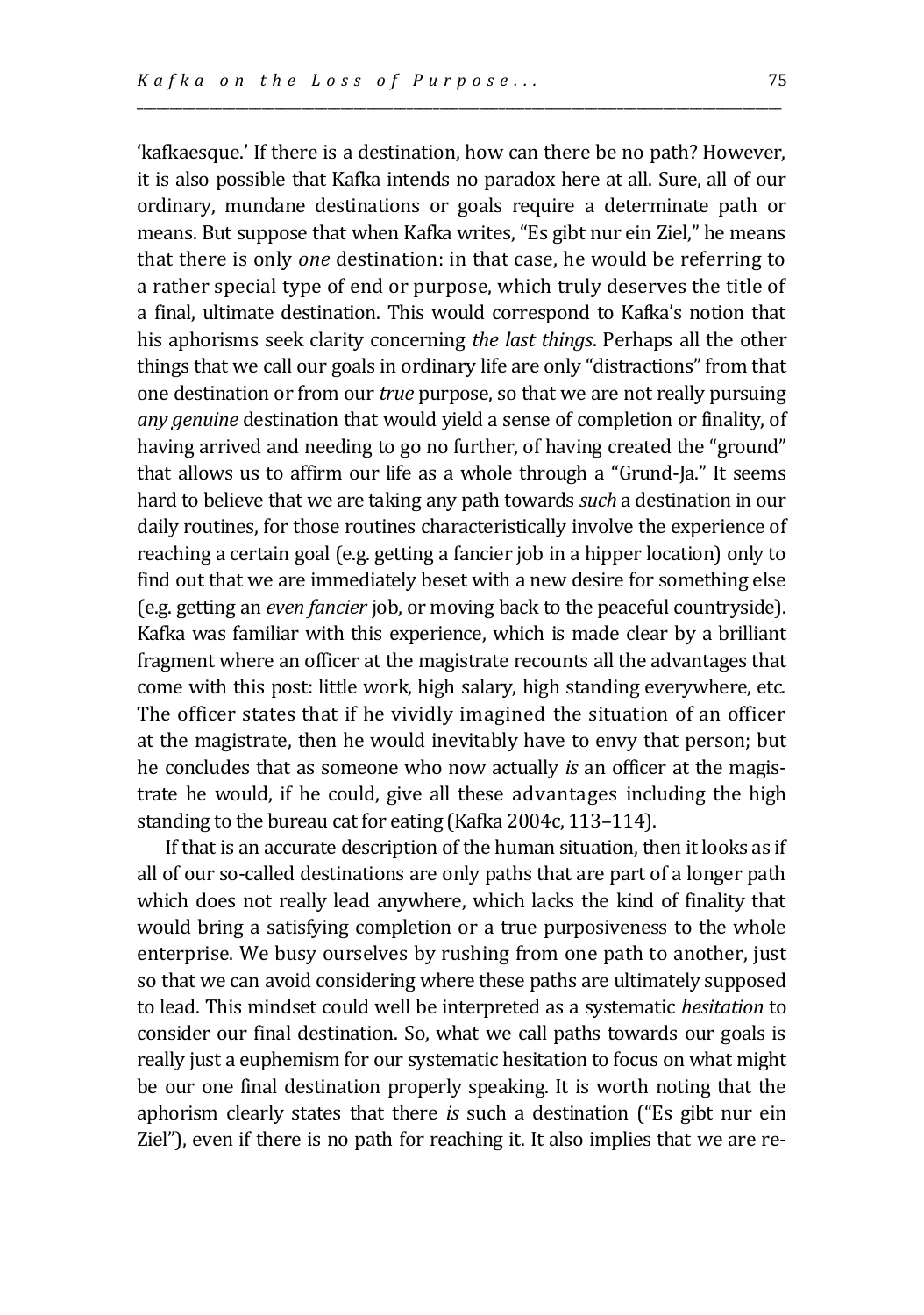sponsible for not pursuing that destination, since we are too much caught up in the hesitation game of exploring paths and goals that are mere distractions. However, Kafka never specifies or clarifies what this destination is supposed to be. Echoing what I suggested above, this may be because the fatal logic of his analysis of our modern predicament applies to Kafka himself: thus, if this analysis is accurate, then it follows that Kafka himself is also caught up too much in the hesitation or distraction game to grasp or pursue his (one, true) destination.

\_\_\_\_\_\_\_\_\_\_\_\_\_\_\_\_\_\_\_\_\_\_\_\_\_\_\_\_\_\_\_\_\_\_\_\_\_\_\_\_\_\_\_\_\_\_\_\_\_\_\_\_\_\_\_\_\_\_\_\_\_\_\_\_\_\_\_\_\_\_\_\_\_\_\_\_\_\_\_\_\_\_\_\_\_\_\_\_\_\_\_\_\_\_\_\_\_\_

In another reflection Kafka compares our situation, viewed from a standpoint stained by our finite earthly position ("mit dem irdisch befleckten Auge gesehen"), to railroad travelers who have crashed in a long tunnel (2004d, 163). We cannot see the light indicating the beginning of the tunnel anymore. We may catch a tiny glance of a light seemingly indicating the end of the tunnel, but our glance must constantly search for that light, constantly loses track of it, and is not even certain of where the beginning and the end of the tunnel lies. Due to confusion or oversensitivity of our senses, there are monsters surrounding us, as well as a kaleidoscopic play that is experienced as either charming or tiring, depending on the mood and the wounds of the individual person. If we interpret the light indicating the end of the tunnel as a metaphor for our one real destination or true purpose, then this reflection emphasizes that while such a purpose does exist it is in a deep sense irrelevant to us since our handle on where this destination lies is so elusive and confused that we have no way (no *path*) of getting there; instead, we keep ourselves busy with charming, tiring distractions that fill the narrow chamber of our consciousness and divert our attention from the wounds and suffering that we have incurred, as well as from our failure to catch a lasting glance of a final destination that might redeem these wounds and losses.

Also relevant to these themes is a fragment that consists of a dialogue between two persons (call them A and B). A first addresses B by declaring that "it" is not a desolate wall, but rather, the sweetest life pressed together, raisin against raisin. B says they don't believe it. A asks them to taste it. B says that their disbelief prevents them from raising their hand. A offers to put a raisin into their mouth. B says their disbelief prevents them from tasting it. A now has had enough and declares, "Sink, then!" ("Dann versinke!"), which B takes as confirmation that one *must* sink when faced with the desolateness of this wall (Kafka 2004d, 155). There are obviously different (not necessarily incompatible) ways of interpreting this dialogue, but one interpretation which is congenial to my overall line of reading focuses on the inter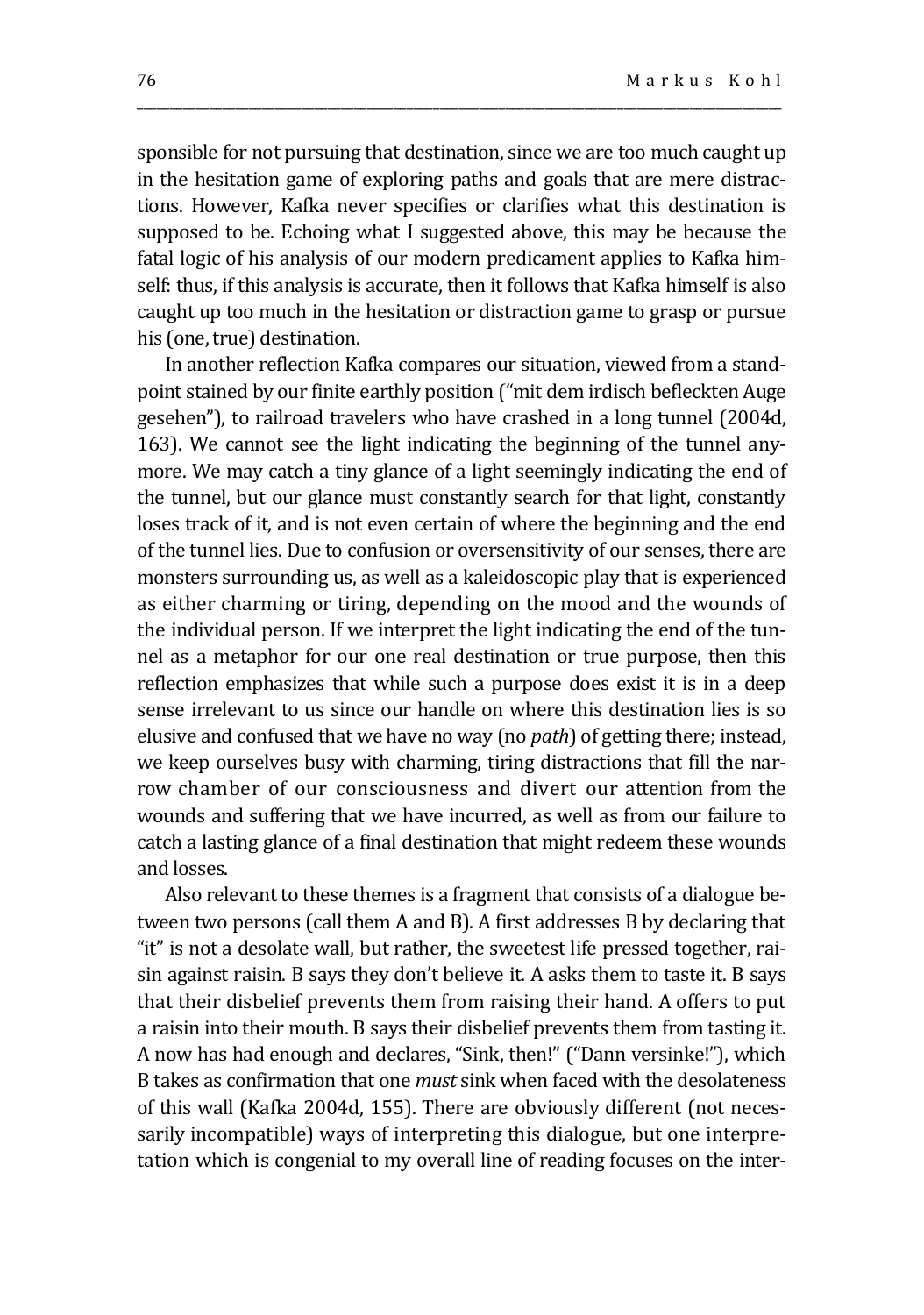play between: (1) the seeming objective availability of an opportunity to attain relief from our suffering and to truly affirm our lived experience (as an experience of "the sweetest life"); (2) the seeming subjective incapability of seizing this opportunity. While it seems clear to A, and perhaps to the reader, that the experience of "sweetest life" *is* readily available to B, from B's own lived perspective the opposite is equally obvious: for what it would take for B to share A's experience of the sweetest life is to *believe in* that sweetest life, whereas B believes only in the desolate wall. It seems that they could only start believing in the sweetest life if they could taste it, but in order to taste it they would need the strength to believe in it first. There is, from B's own perspective, no way out of this vicious circle. It may seem clear to A who has already tasted the sweetest life that B has all the freedom in the world to avoid sinking in view of the desolate wall, so that B is solely responsible for sinking. However, since B's entire subjective life experience involves no taste of sweetest life but only the view of the desolate wall, sinking in that view and being unable to experience life's sweetness seems inevitable to B.

\_\_\_\_\_\_\_\_\_\_\_\_\_\_\_\_\_\_\_\_\_\_\_\_\_\_\_\_\_\_\_\_\_\_\_\_\_\_\_\_\_\_\_\_\_\_\_\_\_\_\_\_\_\_\_\_\_\_\_\_\_\_\_\_\_\_\_\_\_\_\_\_\_\_\_\_\_\_\_\_\_\_\_\_\_\_\_\_\_\_\_\_\_\_\_\_\_\_

Let me now summarize the main themes that I have expounded in this section. In the reflections I have examined, the emphasis on the opportunity to achieve a true purpose and a positive, life-affirming teleology (in the senses sketched above) is characteristically coupled with an emphasis on the subjective conviction that this opportunity is beyond our reach because we lack the means (the "path") to seize it. Although the responsibility for not seizing that opportunity lies with the individual who is (or so it seems) free to pursue it (at least there is no obvious *obstacle* preventing them from pursuing it), for the individual themselves whose entire life experience enforces the conviction that this opportunity is beyond their reach; the failure to seize it seems inevitable. The conviction that we cannot achieve a true, life-redeeming purpose manifests itself in the failure to clearly discern what this purpose would amount to. Our sense that we do not ever catch more than a fleeting, confused glimpse of our final destination in turn gives rise to a sense of self-disgust over our situation as a creature who is stuck with a question of purposiveness that it fails to answer. Our only way to escape that painful sense of inadequacy is to fill our life with a kaleidoscopic play of charming, exhausting "distractions" that fill the narrow chamber of our consciousness.

One crucial similarity between the way in which Kafka and Kierkegaard arrive at their respective diagnosis of our human situation is that both present that diagnosis not as an impersonal conclusion that follows logically from a set of premises, but as the upshot of their deeply, irreducibly personal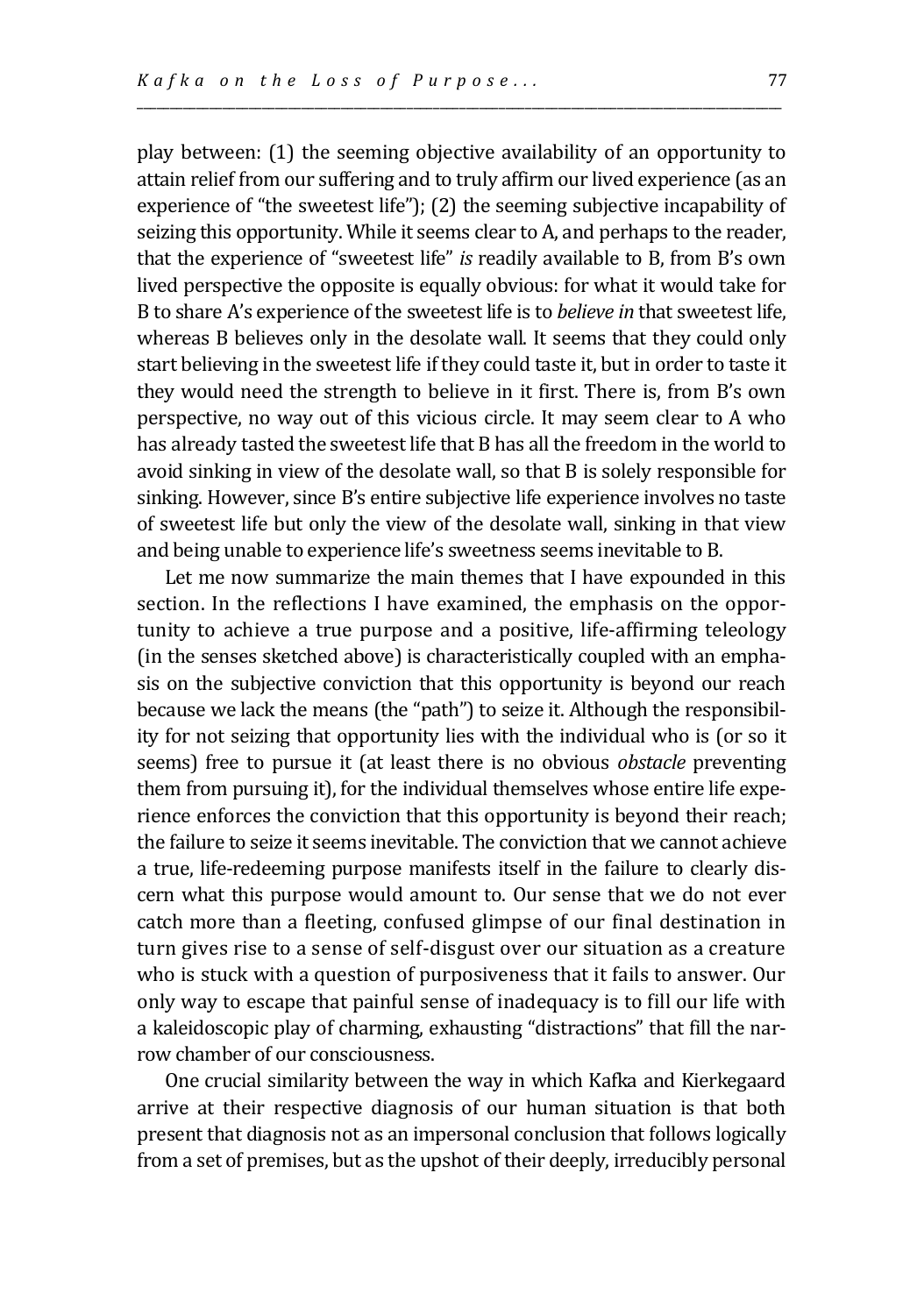experience. The crucial difference is that Kafka's experience involves the subjective conviction that we are incapable of, or have rendered ourselves incapable of, discerning or seizing the kind of final destination that is required for Kierkegaard's idea of a *teleological* suspension of the ethical. For Kierkegaard, our radical break with prevailing social norms is fully, if only subjectively, justified because it is required for the meaningful pursuit of our true individual purpose (1983a, 54–81). For Kierkegaard, a proper suspension of "the ethical" (the secular norms of human society) is not arbitrary because in such a suspension the ethical is subordinated under a higher telos, namely, the finite individual's uncompromising relation to the divine. Thus, Abraham's isolation and alienation from his human peers is compensated by the fact that he, as the "Knight of Faith," achieves an existentially decisive commitment to God. By contrast, Kafka has lost track of what his final destiny or true purpose (which might justify his suspension of prevalent social norms, such as the expectation to marry and raise a family) is supposed to be. This is, at least in part, due to his disbelief in the possibility of religious salvation: "I have not been led into life by the albeit heavily sinking hand of Christendom, like Kierkegaard…" (Kafka 2004c, 215).

\_\_\_\_\_\_\_\_\_\_\_\_\_\_\_\_\_\_\_\_\_\_\_\_\_\_\_\_\_\_\_\_\_\_\_\_\_\_\_\_\_\_\_\_\_\_\_\_\_\_\_\_\_\_\_\_\_\_\_\_\_\_\_\_\_\_\_\_\_\_\_\_\_\_\_\_\_\_\_\_\_\_\_\_\_\_\_\_\_\_\_\_\_\_\_\_\_\_

As I have repeatedly stressed, Kafka does not specify in any detail how he conceives of our "one" true destination. He speaks of an "immense task" to "create ground" and to affirm our life as a whole through a fundamental, all-inclusive "Grund-Ja," but he never gives any concrete content to these intriguing but generic ideas. It is not clear whether the true destination is one and the same for every human being or (as seems suggested by his phrase that every human being must work towards *its own* basic selfaffirmation, "zu *seinem eigenen* Grund-Ja") peculiar to each individual. Likewise, it is not clear whether for Kafka the one true destination must have, as in Kierkegaard, some other-worldly, religious dimension. These (and similar) unclarities are, in part, due to the abovementioned fact that Kafka is not a philosopher in the traditional sense who lays out his ideas with great precision or who traces the systematic implications of his ideas. But furthermore, I believe—though I cannot argue this point here in any detail that Kafka also felt that nothing very specific, clear or systematic *can* be said with regard to our questions concerning "the final things." The reflections I have analyzed in this section suggest that it would be inaccurate to say that for Kafka our lives *have no* positive telos or that we *lack* a true purpose it rather seems (though this may amount to much the same thing) that we have lost our capacity for discerning this purpose, that we are hopelessly stuck in our way of working towards a *Grund-Ja*. Since this diagnosis also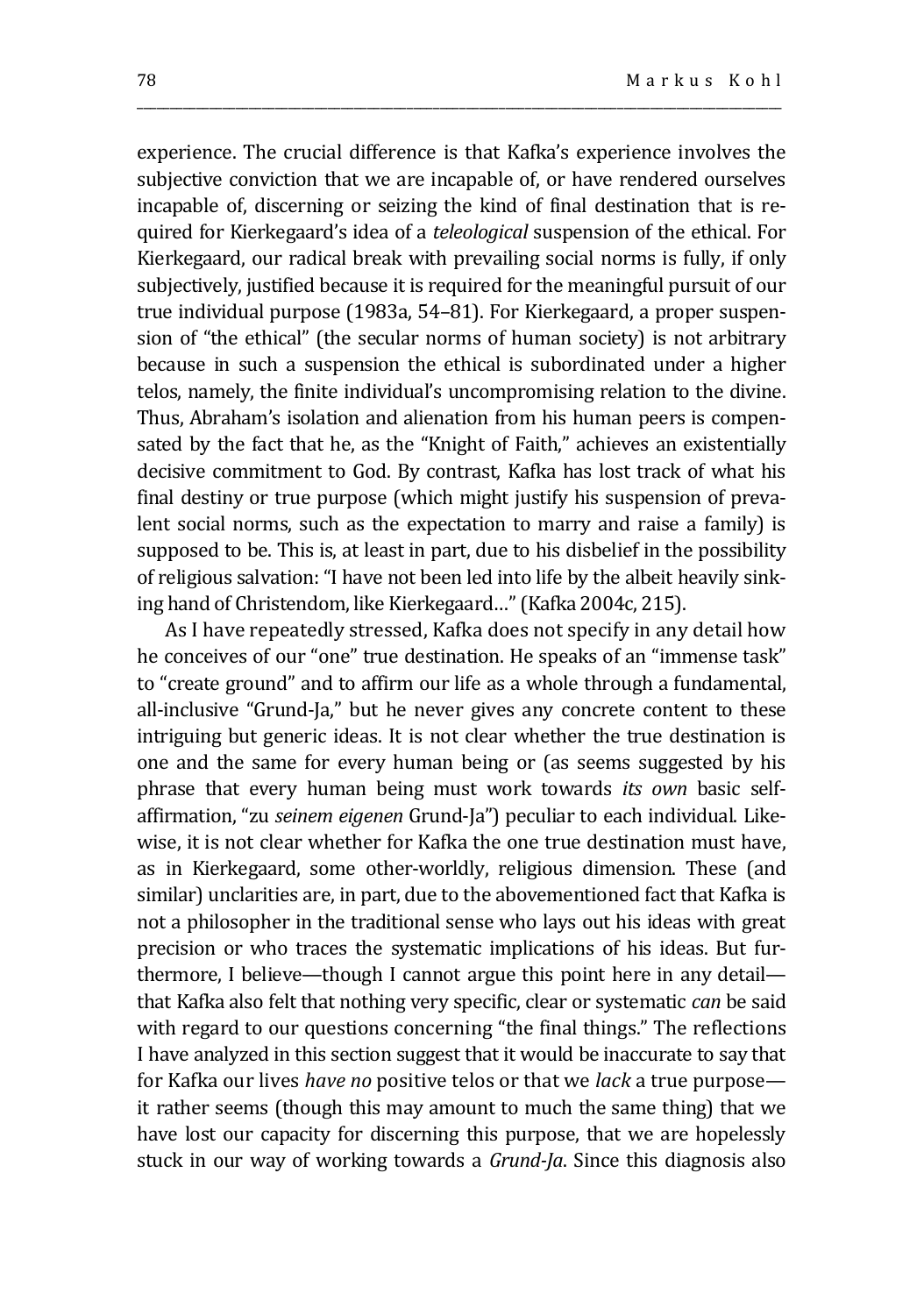applies to Kafka, he cannot specify the true purpose with the kind of clarity that he would possess only if he did already grasp his *Grund-Ja*. It may be though I am not sure about this—that Kafka thinks that some kind of positive religious faith would be needed to arrive at this *Grund-Ja*, and that our modern malaise is our inability to find such faith. The kind of faith or religious teleology would not need to be specifically Christian: in the abovementioned reflection where Kafka traces his failure to "create ground" to the fact that he has not "been led into life by the albeit heavily sinking hand of Christendom," he adds that he likewise failed to catch the last tail of the flappingaway Jewish prayer coat.

\_\_\_\_\_\_\_\_\_\_\_\_\_\_\_\_\_\_\_\_\_\_\_\_\_\_\_\_\_\_\_\_\_\_\_\_\_\_\_\_\_\_\_\_\_\_\_\_\_\_\_\_\_\_\_\_\_\_\_\_\_\_\_\_\_\_\_\_\_\_\_\_\_\_\_\_\_\_\_\_\_\_\_\_\_\_\_\_\_\_\_\_\_\_\_\_\_\_

Perhaps Kafka thinks that what we would need to create a meaningful ground for ourselves is not some specific religious doctrine, but some positive way of overcoming our sense of finitude (other than through merely suppressing that sense or distracting ourselves from it). He says that human beings cannot live without a lasting trust ("dauerndes Vertrauen") that there is something indestructible inside of them. He adds that the faith in a personal God (which for Kierkegaard is our only proper way of integrating our finitude with our sense of the infinite) is but one way of expressing that both this indestructible element and our trust in it remain permanently concealed from us (Kafka 2004c, 236). This suggests that faith in a personal God *cannot* create a lasting trust in our infinitude (where such trust is, perhaps, in turn a condition for creating ground and articulating a *Grund-Ja*)—rather, such faith is but another distraction, another way of losing our grip on our true purpose. But it is unclear whether the inadequate religious faith Kafka mentions here is *any religious faith as such* or merely the pseudo-faith of those who came so late that they failed to latch onto the flapping-away prayer coat (and who flatter themselves with mere delusions of faith, as Kierkegaard's pseudo-Christians). Likewise, it is unclear what precisely Kafka has in mind when refers to 'something indestructible' inside us: some kind of afterlife? Some metaphysical substance? Or just some potential to create something of lasting value, e.g. through art (a possibility I shall consider in the conclusion)? These and similar questions would need to be answered to get a clearer sense of Kafka's positive conception of teleology. I cannot pursue this issue here any further, but I suspect that the vagueness and indeterminacy of Kafka's positive teleology might well be intentional or (better) inevitable since they reflect an existential predicament: namely, a crippling loss of focus, clarity, and even proper words. If the true purpose Kafka envisages through the vague ideas of creating ground and working towards a *Grund-Ja* does point something indestructible beyond this life and this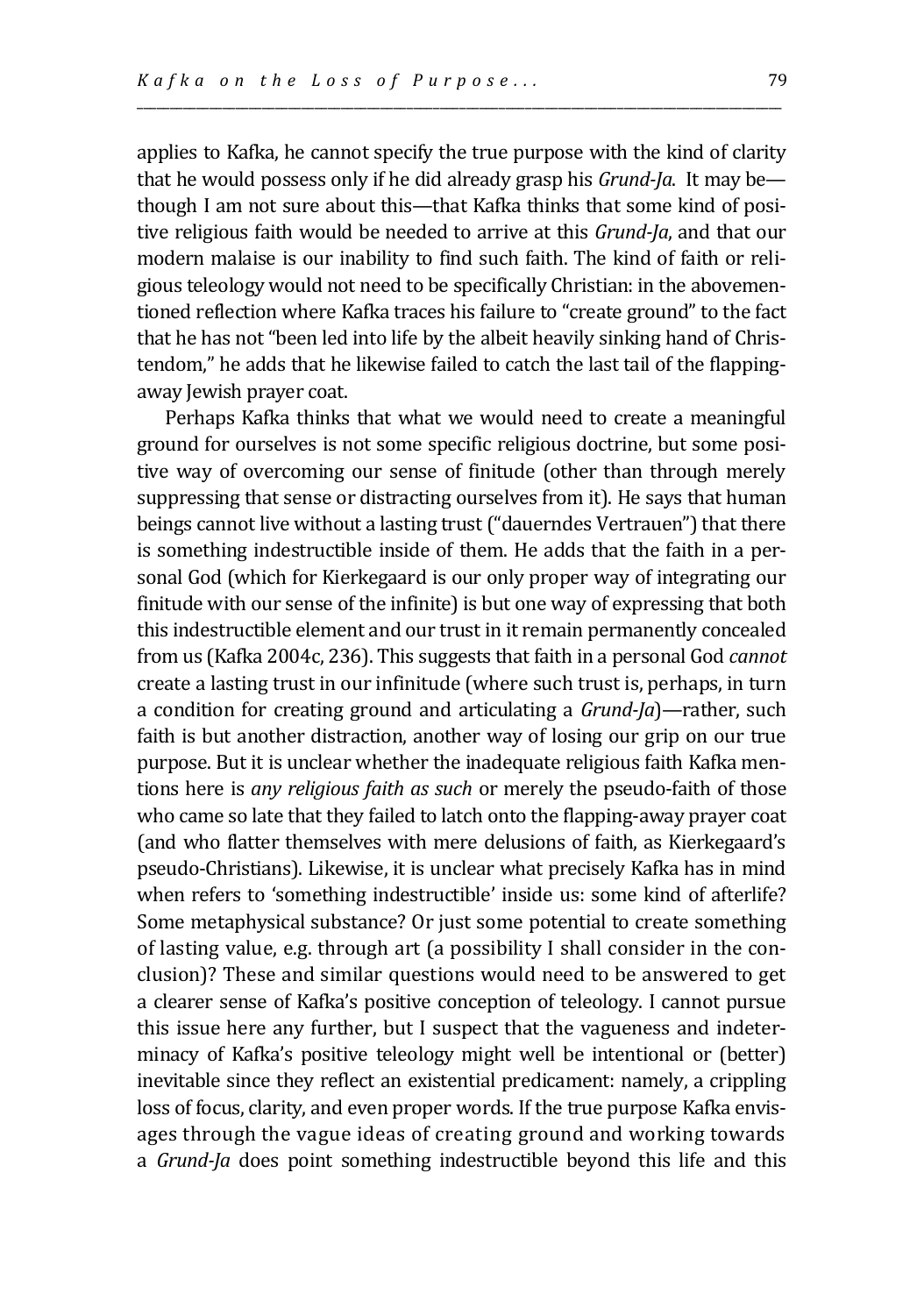world, then there can be (for the modern individual) no adequate way of putting this purpose into words, for our language is, as Kafka stresses, entirely unsuited for clearly articulating what lies beyond the sensible world (Kafka 2004c, 237).

\_\_\_\_\_\_\_\_\_\_\_\_\_\_\_\_\_\_\_\_\_\_\_\_\_\_\_\_\_\_\_\_\_\_\_\_\_\_\_\_\_\_\_\_\_\_\_\_\_\_\_\_\_\_\_\_\_\_\_\_\_\_\_\_\_\_\_\_\_\_\_\_\_\_\_\_\_\_\_\_\_\_\_\_\_\_\_\_\_\_\_\_\_\_\_\_\_\_

#### **II**

In the previous section, I have argued that Kafka gives expression to our modern loss of a true purpose (or, what may amount to the same, to our modern failure to grasp such a purpose). In this section, I want to connect this issue to Kafka's conception of human freedom.

There is one striking reflection where Kafka deals, in his own characteristic way, with the idea that we have freedom of will. This reflection is so difficult that I cannot analyze it in any greater detail here, but I can present the gist of it: The reflection begins with the assertion that human beings have free will, and even in three respects. However, the first of these respects sounds more like a denial: we were once free when we wanted this life, but now we cannot reverse the direction that our life has taken, since we are no longer the same persons as those who once wanted that direction. The second respect in which we are free is that we can choose the pace (*Gangart*) and the path of this life—though if our freedom to choose how to proceed attaches to a past personality which is no longer our own, then it is not clear in what sense our pace and path is currently up to who we now are. The third respect in which we are free is very difficult to make out; it seems to revolve around the idea that we have the capacity *to let us come to ourselves* ("…sich…zu sich kommen zu lassen") by walking a path that we can choose but (here is yet another restraint) that is also a maze ("labyrinthisch") which spans every single aspect of our life. The reflection concludes by noting that these three respects in which we have free will really amount to one single respect, in a way that leaves no room for any will at all, neither a free nor an unfree will. So, while we initially seem to possess free will, on closer reflection the very idea of a will that would allow us to truly determine who we are and want to be in our life turns out to be elusive—at least from the lived perspective of someone pacing through the maze of life, trying to let them come to themselves and to retrieve the personality of the person who once freely chose this particular way of living. By contrast, for Kierkegaard our human freedom can, if exercised properly, lead us out of the maze of our secular distractions towards our proper "destination:" namely, towards the grace of God who offers us salvation, thereby letting us "come to ourselves" and realize our true purpose.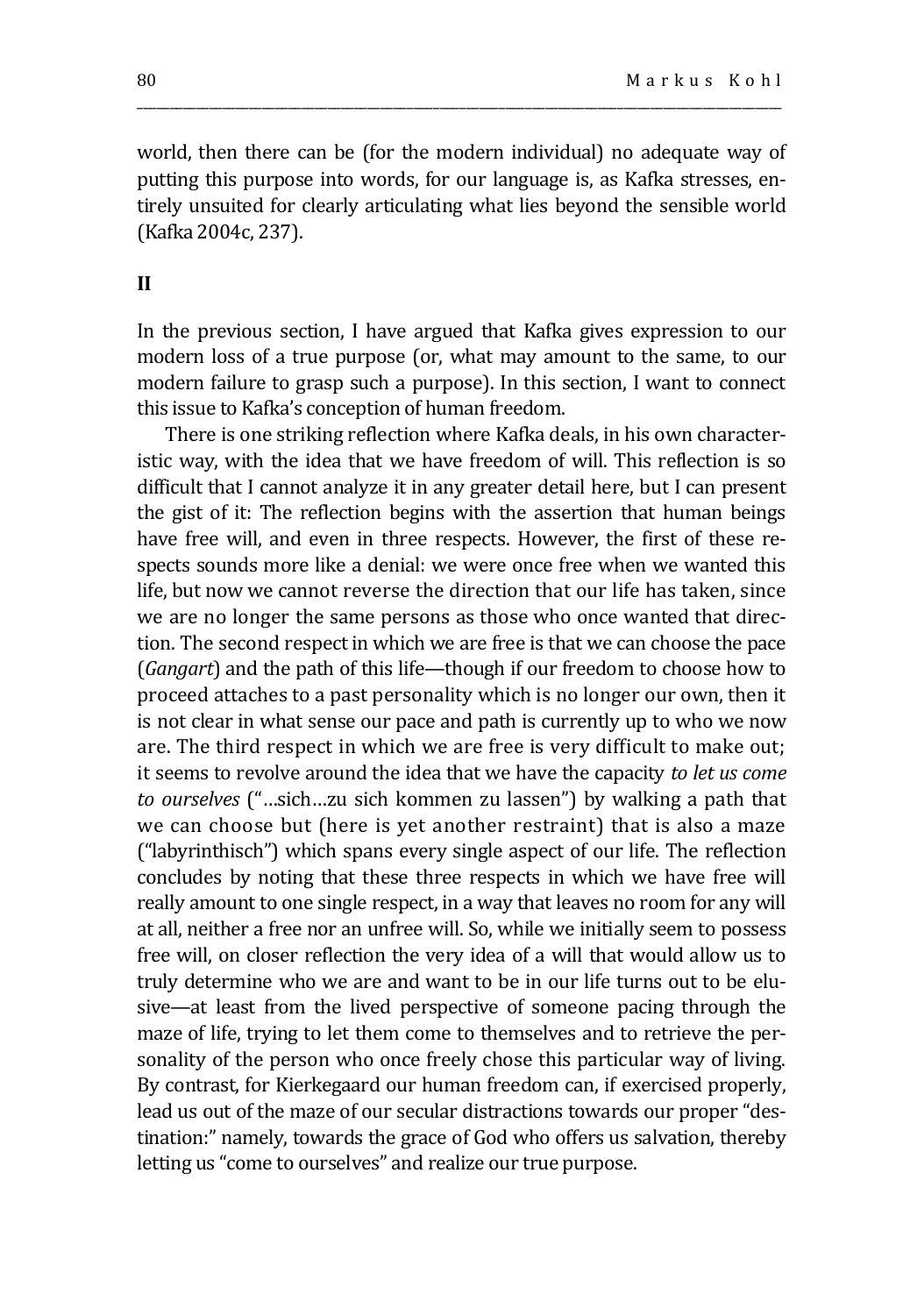Although Kafka is by no means clear about it, I propose that we can fruitfully understand his notion that having a free will would involve 'letting us come to ourselves' in terms of the ideas that I sketched in the preceding section. The lack of free will (or of any will at all) is here portrayed as a pacing through the maze of life in search of a personality and direction that, though once chosen by us, is no longer truly our own. This clearly echoes the idea that we face an "immense task" to "create ground" which would allow us to articulate an honest (non-deceptive) "Grund-Ja"—namely, to affirm our live and our lived experiences as a cohesive, meaningful whole (rather than as a confusing maze of endless distractions), by finding that our constant strives including the massive suffering they occasion lead to (or constitute) something truly worthwhile. The inability to create such a ground and to find our true purpose mirrors our failure to come to ourselves and to live according to our own free will (Kafka 2004c, 212–213).<sup>9</sup>

\_\_\_\_\_\_\_\_\_\_\_\_\_\_\_\_\_\_\_\_\_\_\_\_\_\_\_\_\_\_\_\_\_\_\_\_\_\_\_\_\_\_\_\_\_\_\_\_\_\_\_\_\_\_\_\_\_\_\_\_\_\_\_\_\_\_\_\_\_\_\_\_\_\_\_\_\_\_\_\_\_\_\_\_\_\_\_\_\_\_\_\_\_\_\_\_\_\_

I want to confirm the link between the loss of a true purpose and the loss of free will by considering some of Kafka's fictional writings. Since my space is limited, I want to focus on one story in particular which, I believe, nicely illustrates these themes: the *Report for an Academy* (Kafka 2002, 322–337; compare 2004a, 234–245).

The protagonist in this story is an ape called Red Peter. After his capturing, he has miraculously become almost-human: he can speak and reason in ways that strike us as familiar. Red Peter is giving a report to an Academy which is curious about his process of humanification. In his description of this process, Red Peter says that the first imperative he recognized was to abandon his past existence as a free ape ("free ape as I was") and to submit himself to the human yoke. During that process, "the strong wind that blew after me out of my past began to slacken; today it is only a gentle puff of air that plays around my heels" (Kafka 2002, 322). He concludes that our life as apes in our distant past is about as far removed from us as his past existence as a free ape is removed from his current humanified way of living. This is not to deny that we or he sometimes feel an inkling of that long-gone distant past: "Yet everyone on earth feels a tickling at the heels; the small chimpanzee and the great Achilles alike" Kafka 2002, 323).

<sup>&</sup>lt;sup>9</sup> I should note that Kafka never considers the precise meaning of 'free will,' e.g. whether freedom is or is not compatible with determinism. It may be that Kafka automatically assumed an incompatibilist notion, since that is the only notion at issue in his intellectual influences (e.g. Kierkegaard is an uncompromising anti-determinist). It may also be that Kafka judged these issues to be of secondary importance: what really matters is not whether we are free *from* this or that but, rather, whether we can articulate a sense of what our freedom is *for*.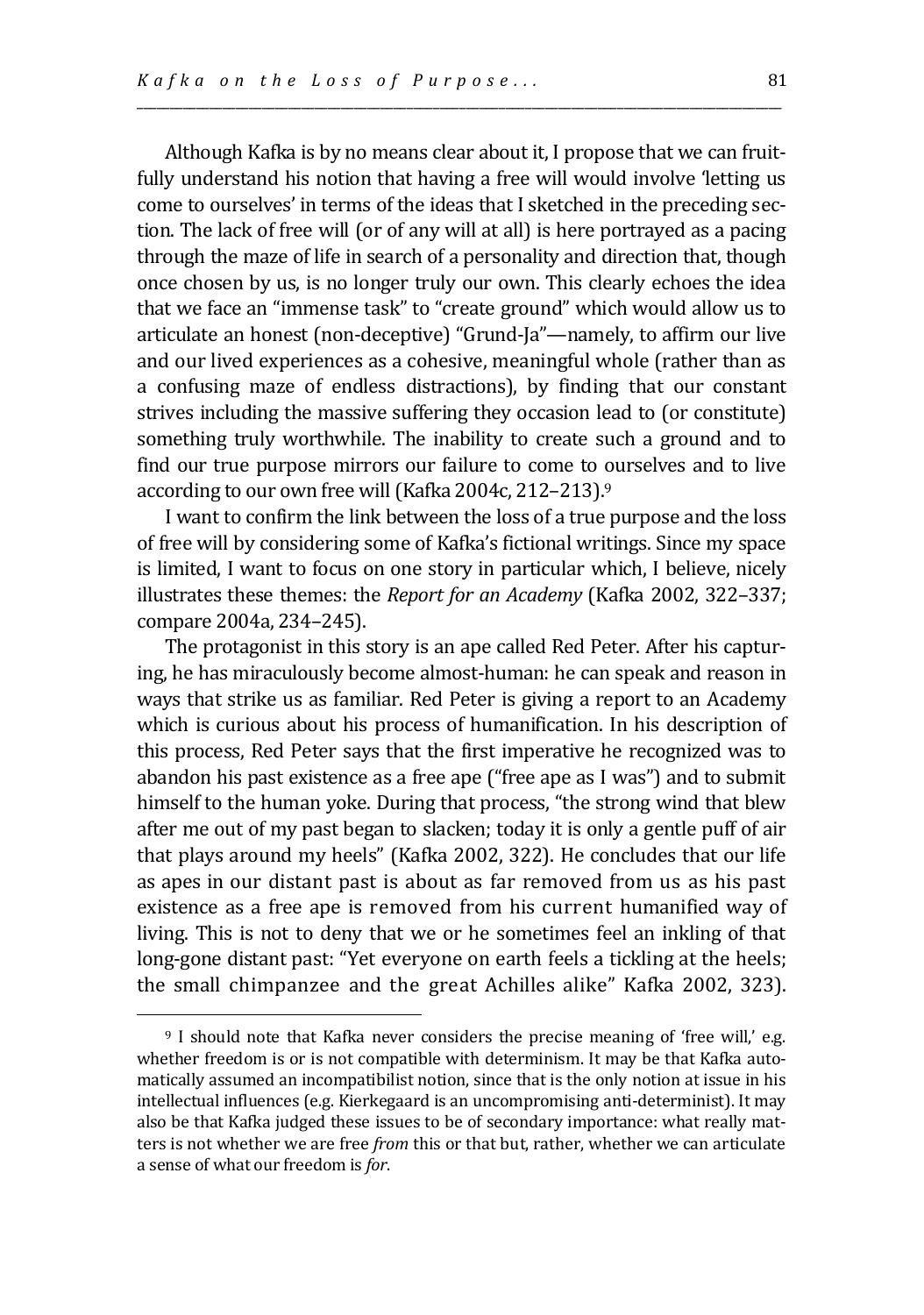(Perhaps that gentle tick around his heels was precisely what killed Achilles.) Red Peter further explains that his opportunity to return to this distant past as a free ape decreased further and further in proportion to the increase in his humanity: in his spatial metaphor, the opportunity was first a gigantic archway which shrunk and shrunk, grew narrower and narrower, until all that is left was a tiny little hole (through which the gentle puff is creeping).

\_\_\_\_\_\_\_\_\_\_\_\_\_\_\_\_\_\_\_\_\_\_\_\_\_\_\_\_\_\_\_\_\_\_\_\_\_\_\_\_\_\_\_\_\_\_\_\_\_\_\_\_\_\_\_\_\_\_\_\_\_\_\_\_\_\_\_\_\_\_\_\_\_\_\_\_\_\_\_\_\_\_\_\_\_\_\_\_\_\_\_\_\_\_\_\_\_\_

Here we must notice the tight connection between the sense of freedom Red Peter had in his apish, pre-humanized way of life and the experience of a "strong wind" that he then enjoyed. It seems plausible to construe this wind as some kind of motive force, something that propels the one experiencing it to move forward by providing a sense of direction: the strong wind that "blows after" a subject thereby indicates *where* to go, and this indication is grasped by the subject through its feeling of the strong wind's impact. Given this correlation between feeling the moving force of the strong wind and a sense of freedom, we can expect that if the strong wind slackens to a gentle puff, i.e. if the strong motive force and sense of direction wanes until it is barely noticeable, there must be a corresponding loss of the sense of freedom. This expectation will be confirmed by the contents of Red Peter's humanized reflective self-awareness.

Red Peter states his motive for humanizing himself when he was stuck in a cage:

For the first time in my life I could see no way out; at least no direct way out; directly in front of me was the locker, board fitted close to board […] Until then I had had so many ways out of everything, and now I had none. I was pinned down […] I had no way out, but I had to devise one, for without it I could not live (Kafka 2002, 325–326).

And he tells us precisely what he means by *a way out* (*Ausweg*) in contrast to *freedom*:

I fear that perhaps you do not quite understand what I mean by 'way out.' I use the expression in its fullest and most popular sense—I deliberately do not use the word 'freedom.' I do not mean the spacious feeling of freedom on all sides. As an ape, perhaps, I knew that, and I have met men who yearn for it. But for my part I desired such freedom neither then nor now. In passing: may I say that all too often men are betrayed by the word freedom. And as freedom is counted among the most sublime feelings, so the corresponding deception can be also sublime. […] No, freedom was not what I wanted. Only a way out; right or left, or in any direction; I made no other demand; even should the way out prove to be an illusion; the demand was a small one, the disappointment could be no bigger. To get out somewhere, to get out! (Kafka 2002, 326–327)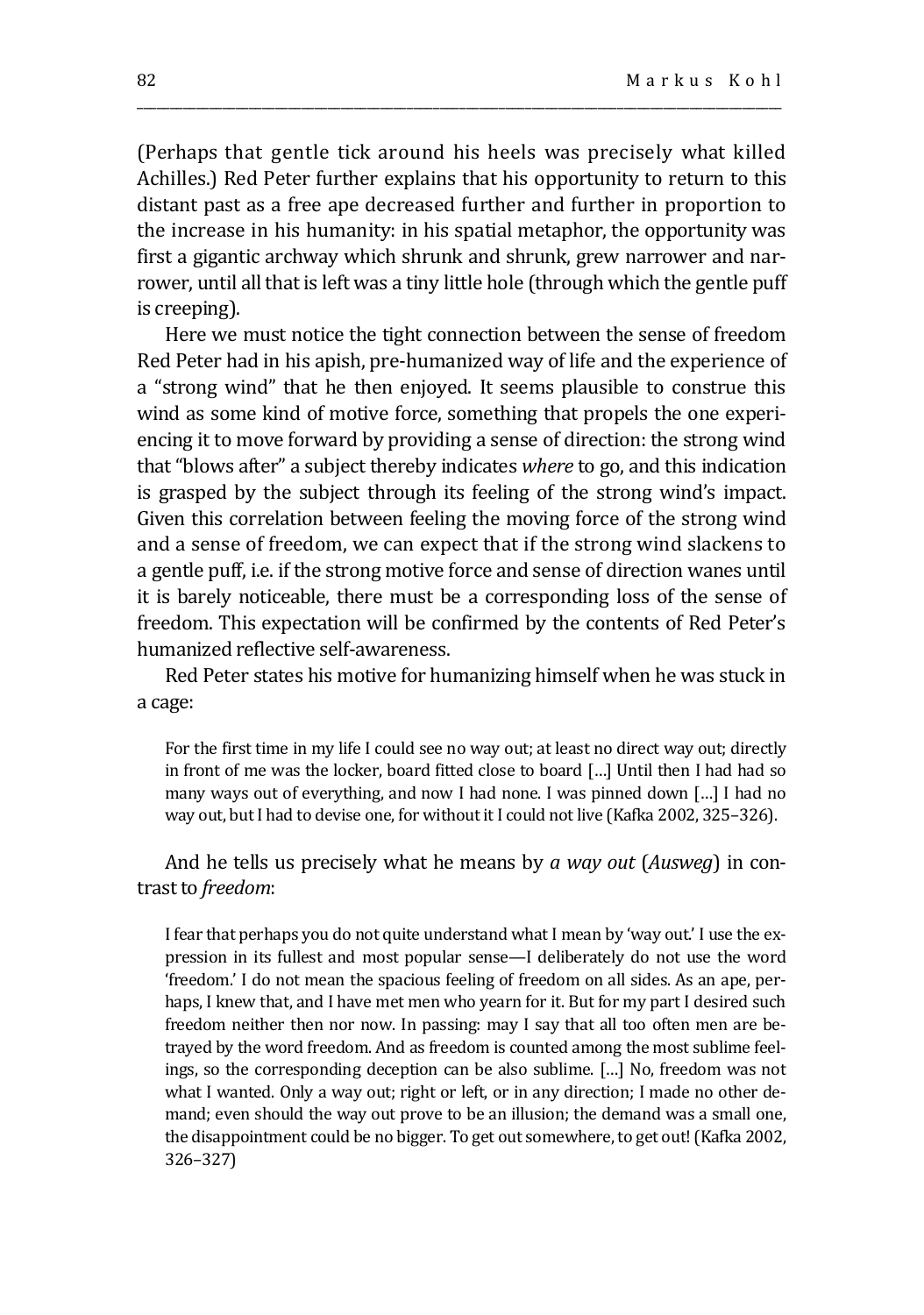Here we can see the significance of Red Peter's initial self-characterization that he lived as a free ape. Kafka's prose rarely uses important words casually: when Red Peter referred to his past existence as a free ape, he was already anticipating a decisive contrast with his later humanized self. Red Peter explains that the feeling of freedom that he may have had as an ape is lost and cannot be retrieved in his humanified existence, just like the strong wind that once blew from his free past has slackened into the gentle puff around his heel. The sense of freedom is a "most sublime" illusion that human flatter themselves with. The ape who has a however distant memory of true, genuine freedom knows that such freedom is not to be found within a human way of living. All that remains for humans, and for the humanified ape, is *a way out* rather than freedom. If true freedom, as opposed to a way out, requires the experience of a strong wind qua motive force that allows for unhesitating progress in the wind's direction, then the human loss of feeling this wind—its slackening into a barely noticeable gentle puff around the heel, a mere intimation of what has been lost and cannot be retrieved must go along with a loss of true freedom. This is precisely Red Peter's experience of what is involved in becoming human, in coming to (self-)consciousness.

\_\_\_\_\_\_\_\_\_\_\_\_\_\_\_\_\_\_\_\_\_\_\_\_\_\_\_\_\_\_\_\_\_\_\_\_\_\_\_\_\_\_\_\_\_\_\_\_\_\_\_\_\_\_\_\_\_\_\_\_\_\_\_\_\_\_\_\_\_\_\_\_\_\_\_\_\_\_\_\_\_\_\_\_\_\_\_\_\_\_\_\_\_\_\_\_\_\_

Red Peter further explains why he did not seek to escape from his cage (on the ship where he was held after his initial capture) even though he believed that "it must have been possible" since "for an ape it must always be possible" (Kafka 2002, 328). He could have bitten through the lock of his cage, but when he thought about pursuing that route all that he could see were potential risks such as: being "caught again and put in a worse cage;" or, being killed by the other animals like the pythons: or, in the unlikely case where he would actually succeed to sneak out to the deck to leap overboard, drowning in the sea. "Desperate remedies. I did not calculate in this human way, but under the influence of my surroundings I acted as if I had been calculating" (ibidem).

Thus, under the influence of his human surroundings, Red Peter starts doing what Kafka's protagonists, like the man from the country in the gatekeeper parable, characteristically do: they calculate risks and outcomes, and thereby they persuade themselves that trying to escape from an untenable situation faces too many obstacles and is thus only a sign of desperation that has a very low likelihood of succeeding. Even supposing one succeeds on the initial path, one will have to enter another path where one shall run into another obstacle. Even supposing that one can overcome that further obstacle, the next obstacle waiting on the ensuing path is surely going to be in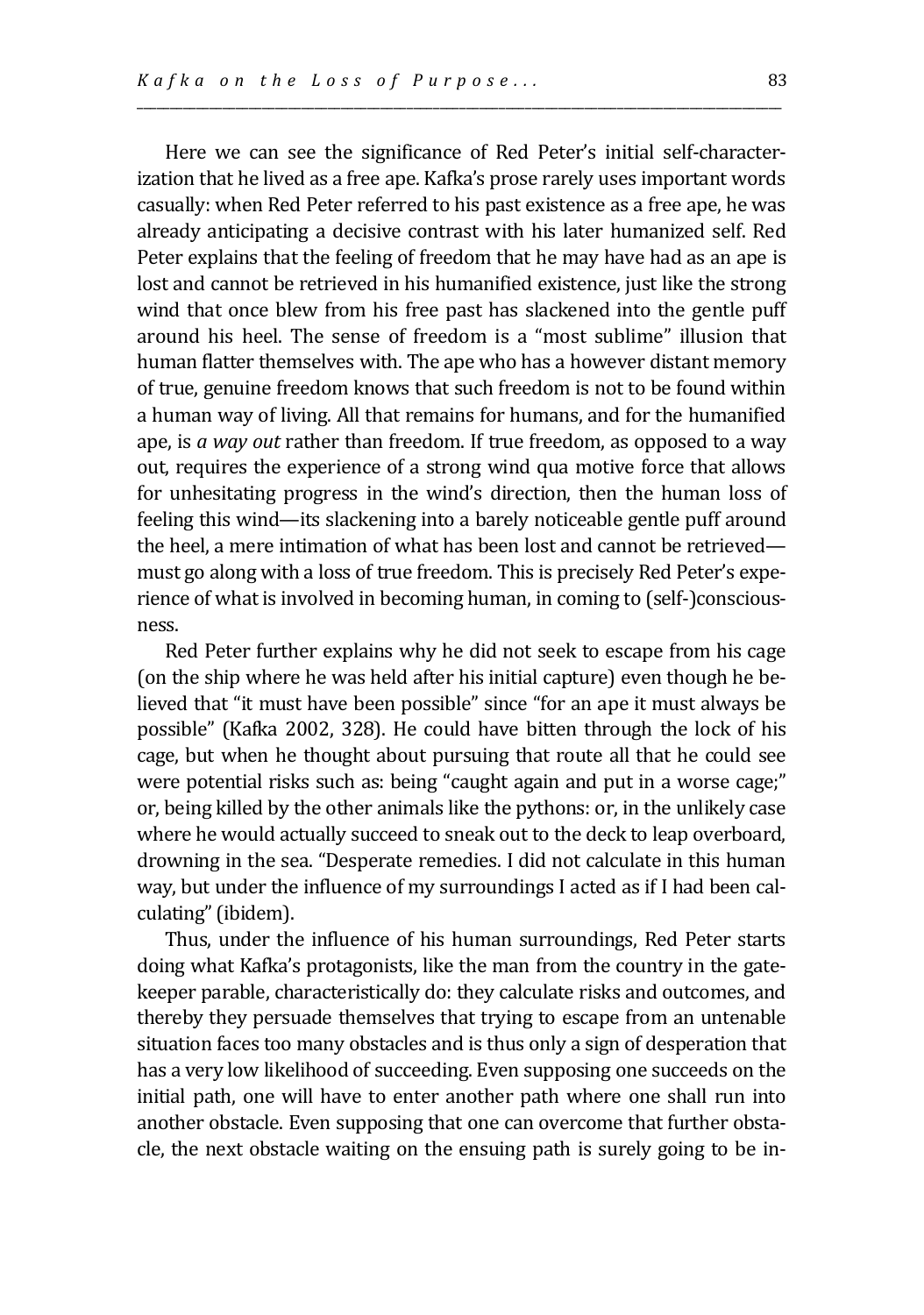surmountable. So, one concludes, better not risk escaping the cages that hold us. It is better to arrange oneself with these cages and to look for something other than an ultimate escape: namely, for *a way out* that makes life moderately tolerable. This sad compromise is reflected in the looks of the men on the ship whom Red Peter watched day in, day out from his cage: "No, these men in themselves had no great attraction for me. Had I been devoted to the aforementioned idea of freedom; I should certainly have preferred the deep sea to the way out that suggested itself in the sad looks of these men" (Kafka 2002, 328–329). Floating in the deep sea is one of the risks or obstacles that, in Red Peter's calculation, would eventually arise if he should try the escape route. Here he declares that this escape route, away from the influence of humanity, is the only route that would have led to freedom, even if that had also meant drowning in the deep sea. By contrast, what lies in the way of humanity is not an *escape*, not *freedom*, but only the *way out* that suggested itself to Red Peter in the sad looks of his human capturers. These sad looks in contrast with the instinctive, unreflective apish freedom can be compared to the self-disgust that alone makes the human guardian "richer" than the instinct-driven and blissfully unreflective woodlouse.

\_\_\_\_\_\_\_\_\_\_\_\_\_\_\_\_\_\_\_\_\_\_\_\_\_\_\_\_\_\_\_\_\_\_\_\_\_\_\_\_\_\_\_\_\_\_\_\_\_\_\_\_\_\_\_\_\_\_\_\_\_\_\_\_\_\_\_\_\_\_\_\_\_\_\_\_\_\_\_\_\_\_\_\_\_\_\_\_\_\_\_\_\_\_\_\_\_\_

This exemplifies Kafka's denial that the acquisition of a reflective selfconsciousness affords us (as it does in Kierkegaard) a human privilege, a freedom to discover and realize true meaning and purpose. Red Peter's report suggests that our reflective self-consciousness *submerges* our sense of freedom, because it forces us to conceive of our existence as fraught with endless risks, problems, and obstacles, so that we become first and foremost a doubting, hesitating creature who uses its heightened powers of consciousness to calculate ways of avoiding rather than facing its basic challenge (its "immense task"). Our reflective "way out" is to acquiesce to our prisons, where these include, centrally, the social expectations, norms and sanctions that seek to confine us within the bounds of what everyone does and feels. For Red Peter, this means conforming to the way of life he witnesses in his capturers, including their sad looks. Consequently, as self-conscious calculators we live with a diminished sense of opportunity and fulfillment, with an accordingly diminished sense of freedom—even though we may fool ourselves with the sublime illusion that we are truly free.

Red Peter's induction into human society, through his first utterance of human language, occurs after he gets drunk on a bottle of schnapps. Consuming the schnapps signals his final victory over his apish nature, for as long as he was still in the grip of this nature he found the smell and the prospect of drinking schnapps so disgusting that he could not bring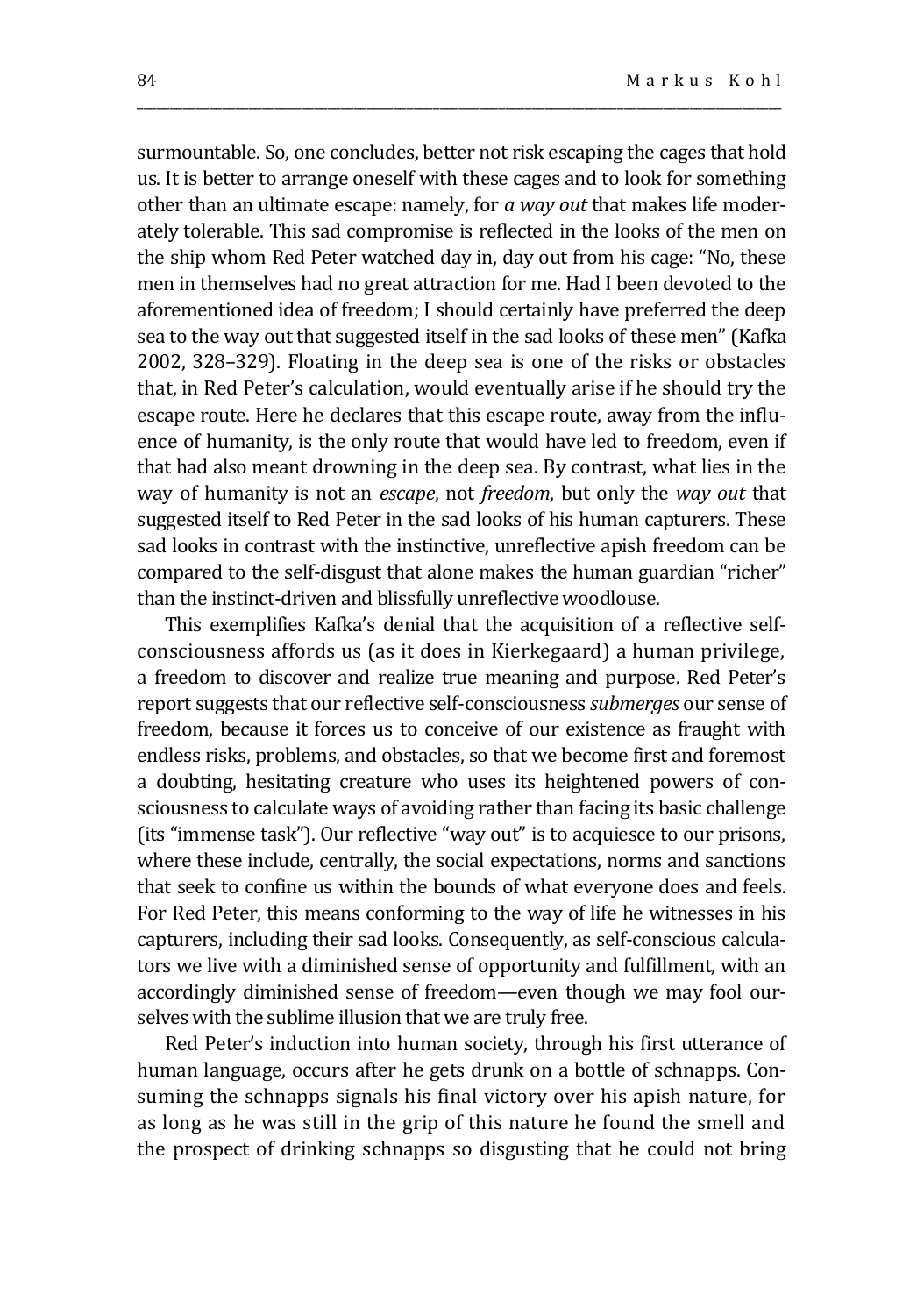himself to do it. Overcoming this disgust and drinking schnapps is thus his entrance ticket into human society. Red Peter stresses that he found no delight in imitating human beings by getting drunk; the only thing that led him to do so was the need for *a way out*. Thus, getting drunk or achieving states of consciousness that are analogous to being drunk is here regarded as the distinctively human manner of finding a way out. Towards the end Red Peter summarizes his fate as follows: "As I look back over my development and survey what I have achieved so far, I do not complain, but I am not complacent either. With my hands in my trouser pockets, my bottle of wine on the table, I half lie and half sit in my rocking chair and gaze out of the window…"(Kafka 2002, 332). That image, we can assume, is the ultimate illustration of what it means to take *the human way out*. Red Peter says that his effort towards humanification "has helped me out of my cage and opened a special way out for me, the way of humanity. There is an excellent German idiom: sich in die Büsche schlagen [roughly: secretly getting away by hiding in the bushes], that is what I have done […] There was nothing else for me to do, provided always that freedom was not to be my choice"(ibidem).

\_\_\_\_\_\_\_\_\_\_\_\_\_\_\_\_\_\_\_\_\_\_\_\_\_\_\_\_\_\_\_\_\_\_\_\_\_\_\_\_\_\_\_\_\_\_\_\_\_\_\_\_\_\_\_\_\_\_\_\_\_\_\_\_\_\_\_\_\_\_\_\_\_\_\_\_\_\_\_\_\_\_\_\_\_\_\_\_\_\_\_\_\_\_\_\_\_\_

So, summarizing Red Peter's stance, we get a central contrast or divide. On the one side of the divide, we have his former apish nature, a genuine non-deceptive sense of freedom, a strong wind blowing behind the apish way of living, propelling it to move forward without any *hesitation*. Then, there is imprisonment, exposure to the human way which lies at the other side of the divide. What humanity offers is not freedom, not the strong wind that properly directs the unhesitatingly forward-moving apish way of living, but only a way out where one feels, with sad eyes, at most a slackened gentle puff and tickle at the heel. What Red Peter portrays as distinctively human is, first of all, calculation, rationality, consciousness, the so-called higher intellectual faculties which make us think about risks and obstacles that lie in the way of proper escape or freedom from the social cages that confine us, and which persuade us that such an escape is too desperate and risky so that we should seek more a modest goal: the way out. The distinctively human way out is achieved through *distractions*: distractions such as getting drunk on schnapps (for the working-class men on the ship) or (in the more refined existence of humanified Red Peter) getting drunk on red wine, sitting in a rocking chair and idly gazing out of the window.

The *Report for an Academy* illustrates some of the key philosophical motives that Kafka also engages with in his (later) reflections or aphorisms. For instance, the *Report* is focused on the idea that a human way of life characteristically involves a strong sense of *hesitation* to approach our one true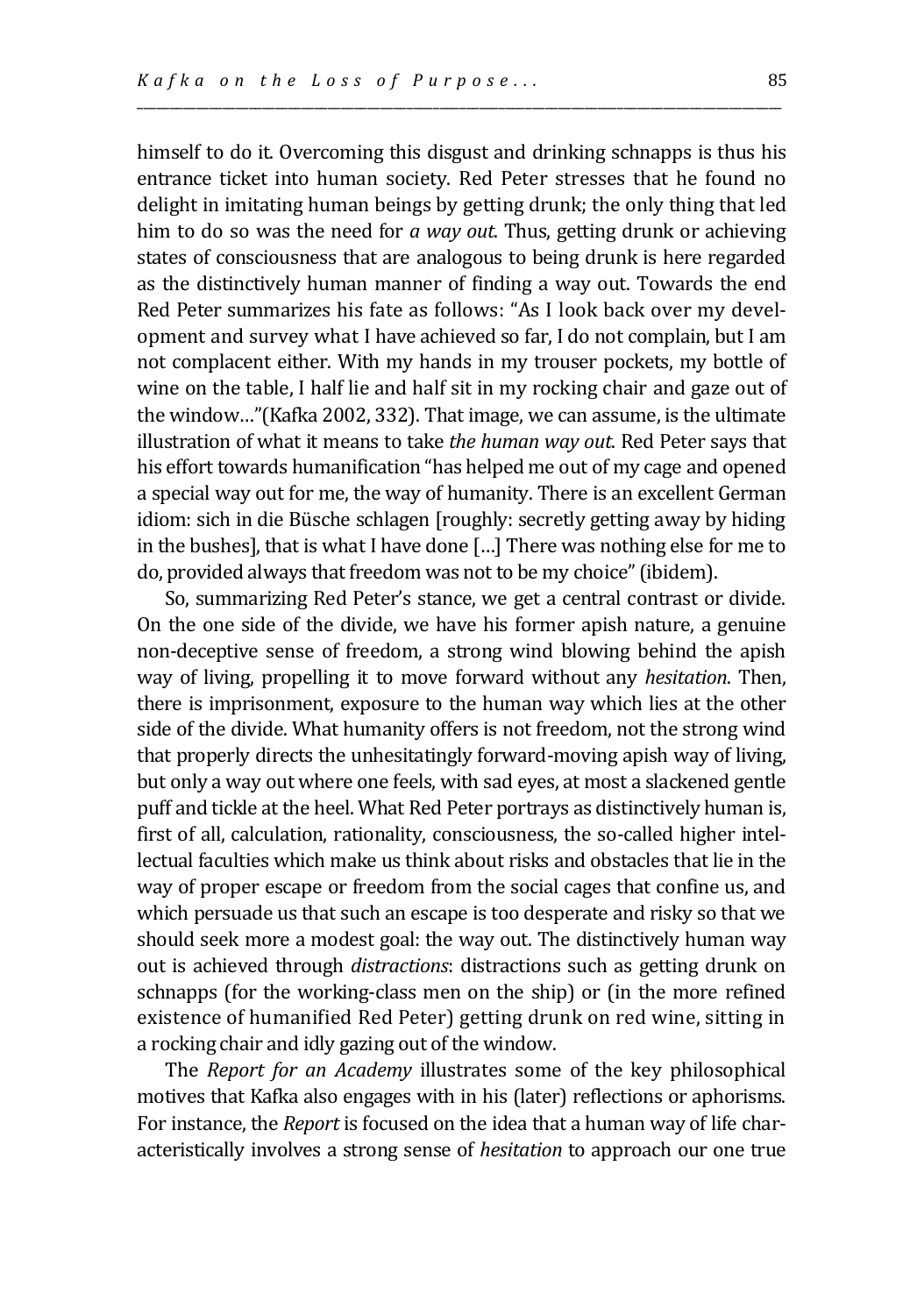destination, given the manifold obstacles and risks that we are prone to see or that we suspect would arise once we tried out such an approach. The *Report* further highlights the idea that in order to avoid questions about our true destiny or purpose we have become adept at filling our life with ("charming or tiring") *distractions* that designate our *way out*. According to the *Report's* protagonist, our human sense of freedom is based on an illusion, a "most sublime deception": if such freedom once existed, it belongs to a distant past long gone. This point also comes up in the reflection which I considered at the beginning of this section, where Kafka seems to suggest that while we once had the freedom to choose our own path of life, we are now lost in a confusing maze without a genuine will of our own since we are no longer the persons that we were when we chose our path. The *Report's* notion that true freedom can perhaps be ascribed to animals like the ape before his capturing, which are not plagued by the human mode of calculating risks and finding obstacles, is reminiscent of the point that Kafka makes in the 'common woodlouse reflections': the bliss of the woodlouse consists in its ignorance of questions regarding the purpose of its laboring, whereas for us the awareness of such questions is a mere source of self-disgust. That is why such awareness has to be dimmed or extinguished via "distractions" like schnapps or red wine or the idle gaze from the rocking chair. Finally, the *Report* depicts the ambiguities that figure centrally in Kafka's reflections: e.g. the clash between (on the one hand) the idea that nothing prevents us from seizing the opportunity to escape our cages and (on the other hand) the subjective conviction, emanating from our lived experience and our resulting emotionally charged perspective on the world, that a true escape seems too desperate to yield a genuine option for us (because we will be captured again, or will be eaten by pythons, or…).

\_\_\_\_\_\_\_\_\_\_\_\_\_\_\_\_\_\_\_\_\_\_\_\_\_\_\_\_\_\_\_\_\_\_\_\_\_\_\_\_\_\_\_\_\_\_\_\_\_\_\_\_\_\_\_\_\_\_\_\_\_\_\_\_\_\_\_\_\_\_\_\_\_\_\_\_\_\_\_\_\_\_\_\_\_\_\_\_\_\_\_\_\_\_\_\_\_\_

In all this, the *Report* can be seen as illustrating Kafka's tendency to deprive the honorific ideas of freedom and self-consciousness (as he encountered them in Kierkegaard) of their dignity and their teleological dimension.<sup>10</sup> When his protagonist Red Peter contemplates "the way of humanity,"

<sup>&</sup>lt;sup>10</sup> A question that I cannot address within the confines of this short essay concerns the question of how and when this tendency developed in Kafka. To be clear, my claim is *not* that Kafka's degradation of freedom and self-consciousness is formed in response to his awareness of Kierkegaard. This degradation is a constant theme already in his early and middle fiction, whereas the serious study of Kierkegaard that influenced his philosophical aphorisms (which I considered in section 1) begins, arguably, only around 1917. It is therefore probably more appropriate to conjecture that his encounter with Kierkegaard deepened his treatment of themes that he had long been preoccupied with.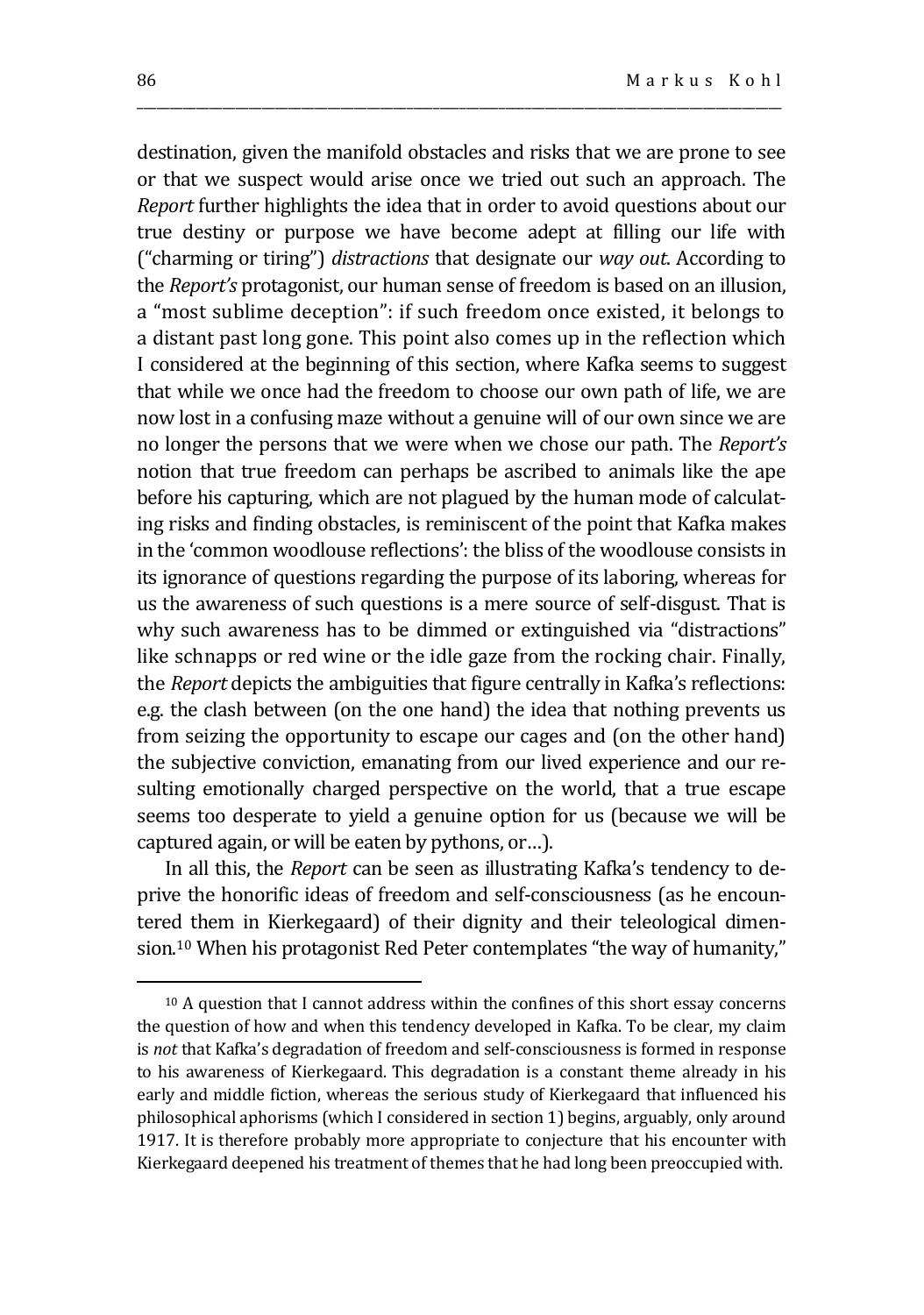he arrives at wholly unflattering conclusions: Red Peter faintly remembers "the spacious feeling of freedom on all sides" as a relic of his animal past and diagnoses that, by contrast, "men are betrayed by the word freedom." To engage in self-conscious reflection is to "calculate in the human way" where this involves enumerating obstacles and persuading ourselves that our attempts to truly escape the cages that hold us are only "desperate remedies" so that we must rather compromise and seek the human "way out" instead of true freedom. Thus, to the extent that we do consider ourselves as free, this is only a "sublime deception," and while our reflective human nature indeed does set us apart from the animal condition, this is more like a curse than a blessing for us: for it burdens us with doubts and hesitations and self-imposed obstacles that are unknown to the instinctively driven, forward-moving animal. Hence, the humanized Red Peter can only bemoan the loss of the freedom that he once enjoyed in his pre-reflective animal state ("free ape as I was").

\_\_\_\_\_\_\_\_\_\_\_\_\_\_\_\_\_\_\_\_\_\_\_\_\_\_\_\_\_\_\_\_\_\_\_\_\_\_\_\_\_\_\_\_\_\_\_\_\_\_\_\_\_\_\_\_\_\_\_\_\_\_\_\_\_\_\_\_\_\_\_\_\_\_\_\_\_\_\_\_\_\_\_\_\_\_\_\_\_\_\_\_\_\_\_\_\_\_

I want to confirm these points by considering a remarkable passage from *The Castle* (Kafka 2004b, 133)*.* Some brief contextualization must suffice. The passage occurs after the protagonist, K., has made a failed attempt to meet someone he believes to be a powerful castle official, Klamm. K. has been able to advance into a courtyard where Klamm's carriage was waiting for Klamm, even though he has been told that this is forbidden territory for him. In that regard, K. is remarkably more dashing than, say, the man from the country. But K.'s dashing victory is empty because Klamm simply does not show up. While he is waiting in the courtyard,

[...] it seemed to K. as if [...] he was more of a free agent than ever. He could wait here, in a place usually forbidden to him, as long as he liked, and he also felt as if he had won that freedom with more effort than most people could manage to make, and no one could touch him or drive him away, why, they hardly had a right even to address him. But at the same time—and this feeling was at least as strong—he felt as if there were nothing more meaningless and more desperate than this freedom, this waiting, this invulnerability (Kafka 2004b, 132–133).

A full interpretation of this episode would need to consider (among other things) K.'s backstory, motives, and development.<sup>11</sup> But for the purposes of this essay, it is perhaps sufficient to stress the ambiguity between the idea that in a way K. is free to do anything and to go anywhere he likes, and the

<sup>11</sup> For my take on these issues, see Kohl 2006.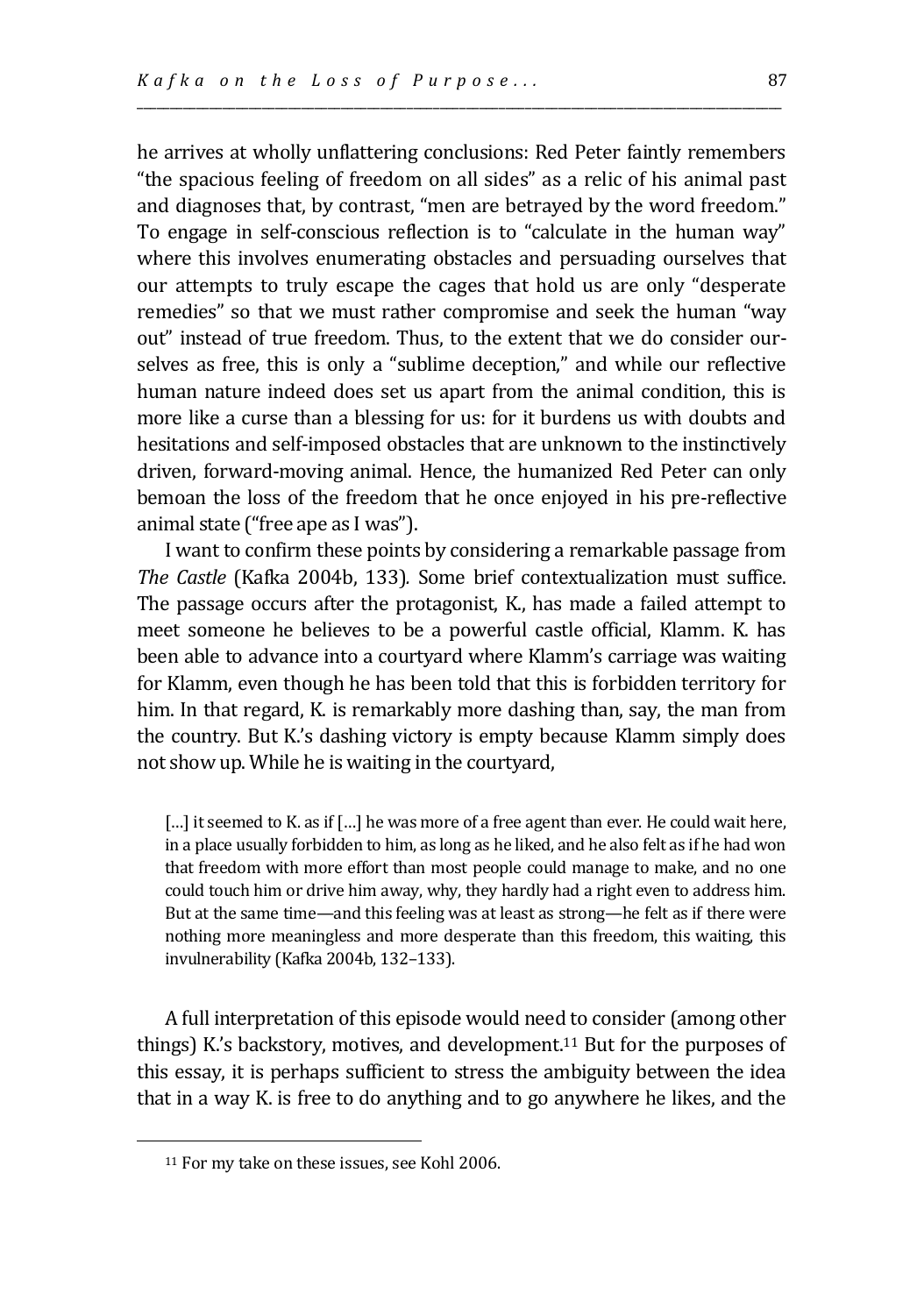idea that his sense of freedom is in a deep sense merely an illusion: the only freedom that K. can ascribe to himself is a *meaningless, desperate* one because it consists entirely in waiting for someone who is not coming, in waiting for something that does not happen. That is not the genuine kind of unreflective freedom that Red Peter traces to his distant animal past, nor the freedom that Kafka says (in the reflection considered at the end of section 1) we "once" possessed to choose the life we now lead. At least part of the reason why K. has a mere pseudo-freedom, a "sublime" illusion of freedom, is that his sense of freedom is entirely detached from any proper sense of meaning or purpose that would allow K. to articulate, if only to himself, what he is really waiting or hoping for in the courtyard: what his freedom is *for*.

\_\_\_\_\_\_\_\_\_\_\_\_\_\_\_\_\_\_\_\_\_\_\_\_\_\_\_\_\_\_\_\_\_\_\_\_\_\_\_\_\_\_\_\_\_\_\_\_\_\_\_\_\_\_\_\_\_\_\_\_\_\_\_\_\_\_\_\_\_\_\_\_\_\_\_\_\_\_\_\_\_\_\_\_\_\_\_\_\_\_\_\_\_\_\_\_\_\_

### **Conclusion**

I have suggested that one can extract from Kafka's aphorisms (or reflections) and fictional writings philosophical ideas concerning (the loss of) purpose and freedom in human life, ideas which relate to, but also transform (and radicalize), the account one finds in Kierkegaard. I want to conclude by considering two important questions about the kind of view I have attributed to Kafka here.

First, one might wonder whether *aesthetic* activity and purposes might not yield a viable candidate, in Kafka's view, for shaping our sense of a true purpose, for articulating one's own "Grund-Ja," and (thereby) for giving a proper meaning and direction to our human freedom. Kafka's (evolving) self-conception as an artist is a complex topic that I cannot adequately consider here. However, it seems clear that in the end, Kafka does not conceive his authorship as a meaningful exercise of human freedom that brings him closer to a true purpose where that would involve a fundamental affirmation of his live as a whole. This is strongly suggested by his pessimistic portrayal of artist types such as the Trapeze Artist, Josefine the Singer, or the Hunger Artist: as Stach remarks, "life passes over" these figures as precarious, superfluous and dangerous curiosities (Stach 2014, 509). When Kafka reflects (in a 1922 letter to Brod) on his role as an author, he does not portray this role as a source of meaning or self-fulfillment, and he does not portray his art as flowing from his own free will. Rather, he characterizes his experiences of creative outbursts—characteristically in the middle of sleepless, fearful nights—as involving a "dark power" that works *against* his will and that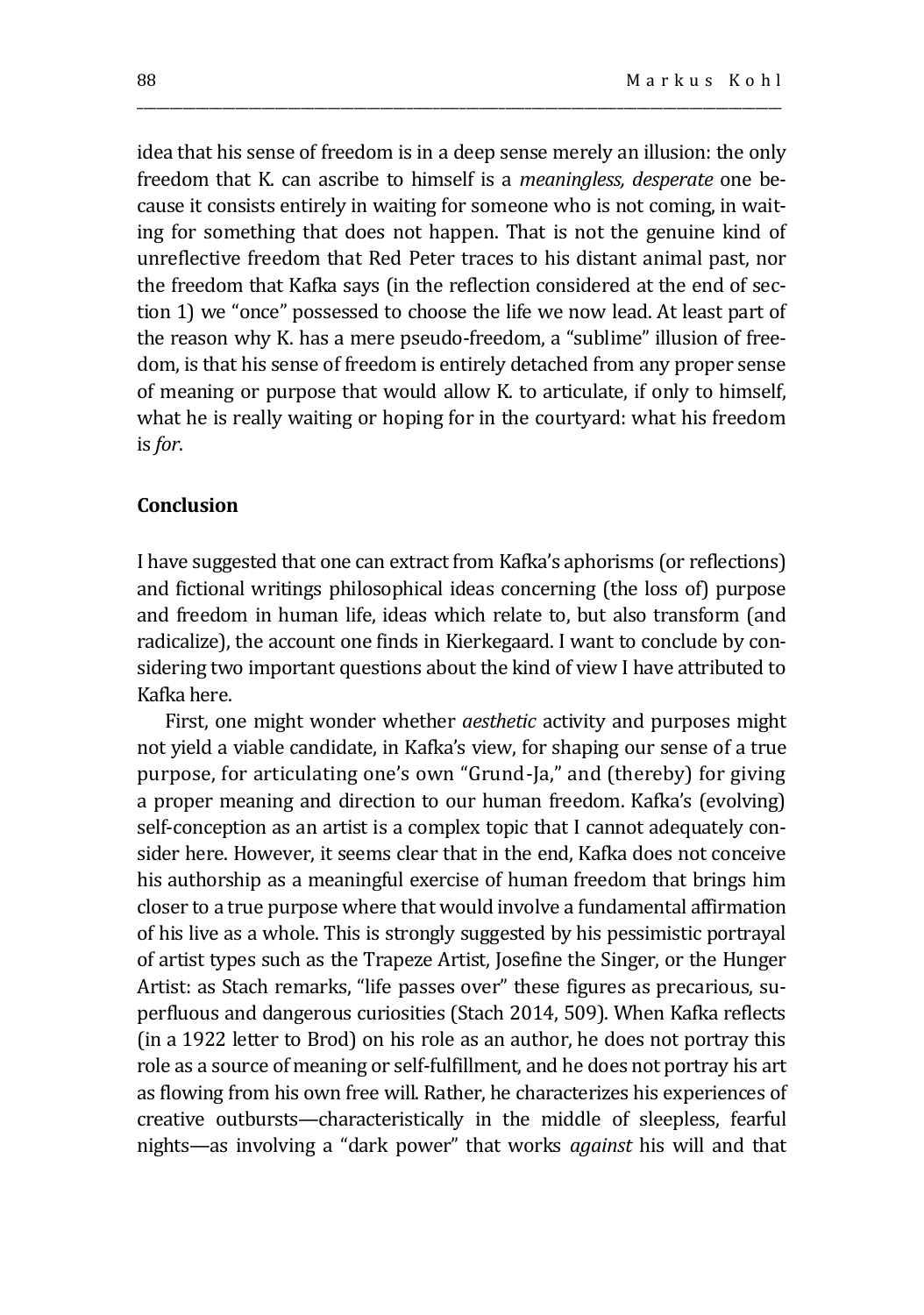destroys his vitality, so that "the final word in such nights is always: I could live and do not live."<sup>12</sup> Kafka's modern artistic self-image is not the selfconfident awareness of a person whose "immense task" allows him to "create ground:" instead, it is an awareness of living "above a weak or not at all existent ground."<sup>13</sup> The complexity of the artistic task is too immense for our fragile human powers. Kafka does not seem to doubt his artistic talent so much as the vital powers that he would need to put this talent to proper use. "I possess a strong hammer, but I cannot use it because its shaft is glowing" (Kafka 2004d, 171). The attempt to truthfully portray the labyrinthic maze of human existence eventually leads to artistic failure that Kafka saw exemplified in his inability to complete any of his major novels, and that no doubt (partly) motivated his instruction that Brod must destroy all his remnant writings. If Kafka really conceived his writing as "a form of prayer" (ibidem), then the prayers remained unanswered, perhaps unheard, certainly unfulfilled. It is not clear to me whether, at the end of day, Kafka thought of his art as more than just another "distraction" and, if so, as one that is better or worse than other distractions like schnapps.

\_\_\_\_\_\_\_\_\_\_\_\_\_\_\_\_\_\_\_\_\_\_\_\_\_\_\_\_\_\_\_\_\_\_\_\_\_\_\_\_\_\_\_\_\_\_\_\_\_\_\_\_\_\_\_\_\_\_\_\_\_\_\_\_\_\_\_\_\_\_\_\_\_\_\_\_\_\_\_\_\_\_\_\_\_\_\_\_\_\_\_\_\_\_\_\_\_\_

There is a second issue I briefly want to comment on. As I noted, both Kierkegaard and Kafka present their philosophical ideas as deeply personal reflections arising from their life experience. This invites the question of why we should think that these reflections portray a universal truth rather than some purely idiosyncratic stance. I need to limit myself to just one concluding remark here. Kierkegaard's dictum that truth is subjective concerns the inevitably personal, engaged manner in which one can arrive at truths that existentially matter to us—he does not mean to deny that these truths have a truly universal import that addresses our shared human situation. Likewise, if Kafka's ideas capture something about the typical situation of the modern individual—or at least of the sort of individuals who enter the stage too late for faith, too early for *creating their own ground* and for arriving at their own *Grund-Ja—*then these ideas have universal import as well. This is so despite the fact that these ideas can be grasped only from the personal experience of individuals who catch themselves perpetually hesitating, looking for obstacles when "perhaps" there are none, and who finally resign themselves to a lifestyle with their hands in their trouser pockets, their bottle of wine on the table, half lying and half sitting in their rocking

<sup>12</sup> Here I am drawing on Stach's citation of a late (1922) letter to Brod (Stach 2014, 510–511).

<sup>13</sup> Again I am drawing on Stach's citation of Kafka's 1922 letter to Brod (2014, 510).